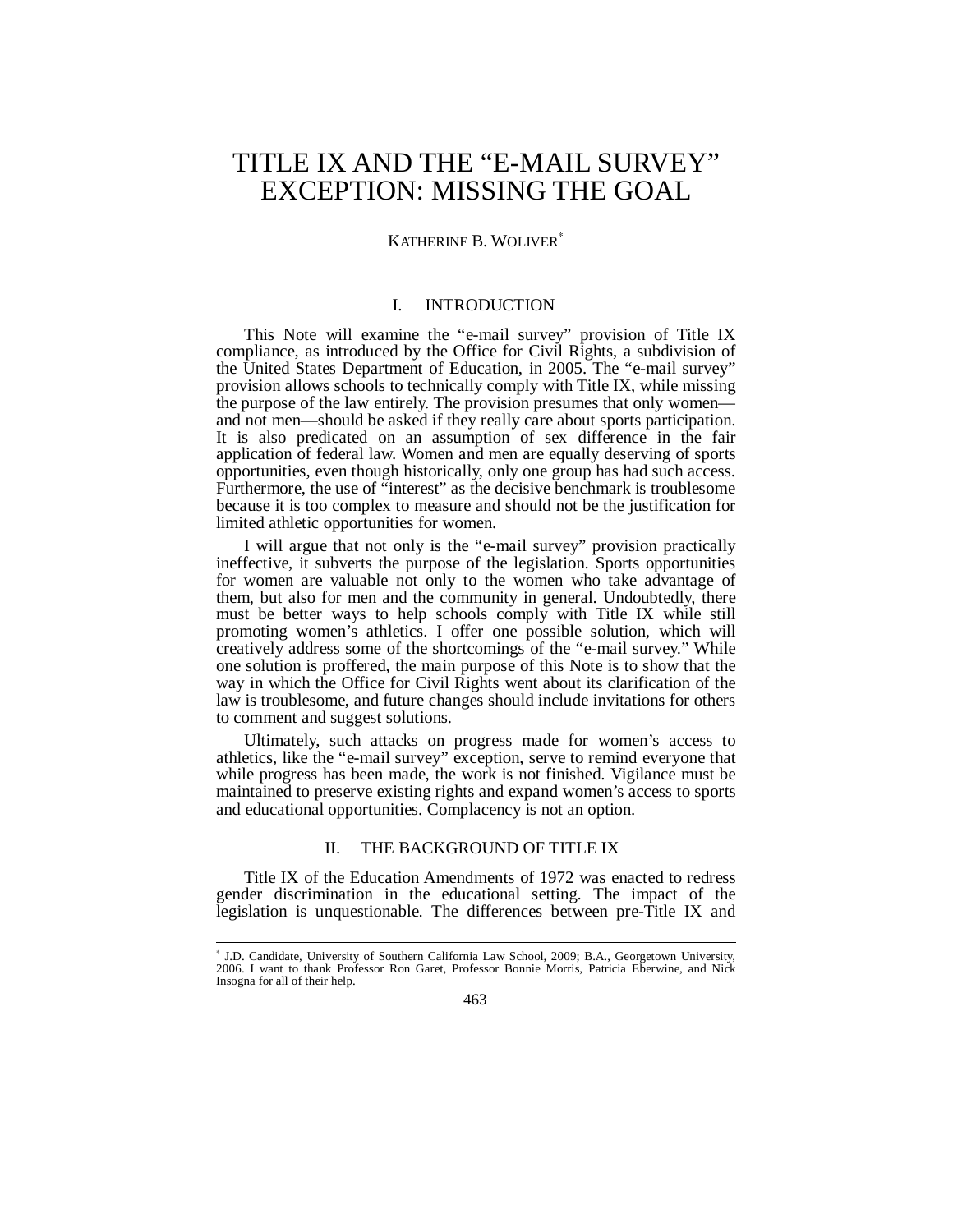post-Title IX are plainly evident. Once sports opportunities were made available, women's participation increased tremendously, suggesting the time was more than ripe for a fix. However, discrimination still exists, and continues to hamper women's access to athletics. As a result, opportunities for women still fail to be equal to men. The following section will examine the situation prior to the federal legislation, the legislation specifically, and the results to date.

## A. BEFORE TITLE IX

The differences in educational opportunities before and after Title IX was enacted are striking. Several authors have noted, however, that it may be difficult for students who went to school in the post-Title IX era to comprehend how starkly different life could have been.<sup>1</sup> Women were treated completely differently than men, and although anecdotes are unable to paint the full picture, such illustrations may help. For example, "[i]n high schools, prior to this amendment, girls were expelled for being married or pregnant."<sup>2</sup> As for sports, "[i]n physical education classes and athletic programs, boys got the locker rooms, the gym time, the teams, the funding."<sup>3</sup> Testing for these physical education classes was often unequal.<sup>4</sup> Additionally, "[the boys] enjoyed the uniforms, coaches, fancy electronic scoreboards.<sup>55</sup> In contrast, "[g]irls had team practice early in the morning or at night so that boys could get the prime-time after-school use of facilities."<sup>6</sup> Beyond on-site facilities, "boys had air-conditioned buses transporting them to games," while girls had to find their own transportation, either by carpooling or having their parents drive them.<sup>7</sup>

In colleges, among other disadvantages leveled against them, women were given "different access to 'extracurricular activities.'"<sup>8</sup> In other words, only men were allowed to get involved in certain activities, and women had a limited selection of activities from which they could choose to participate.<sup>9</sup> Title IX was intended to guarantee freedom from what we now call "gender discrimination," and protect women's access to games, training, athletic equipment, and scholarship funding.<sup>10</sup>

<sup>1</sup> *See, e.g.*, Maureen Mullen, *Honors Come Due for Title IX Generation*, THE BOSTON GLOBE, Feb. 17, 2008, *available at*

http://www.boston.com/news/local/articles/2008/02/17/honors\_come\_due\_for\_title\_ix\_generation/?pag e=1; Chris Reade, *The Rule of the Games*, THE PALY VOICE, Feb. 8, 2005, *available at* http://voice.paly.net/view\_story.php?id=2550; *Congratulations Title IX on 35 Years!*, TITLEIX.INFO, http://titleix.info/content.jsp?content\_KEY=2785&t=homepage.dwt.<br><sup>2</sup> COLETTE DOWLNG THE ERAILY MATH: WOMAN APPOACHING

COLETTE DOWLING, THE FRAILTY MYTH: WOMAN APPROACHING PHYSICAL EQUALITY 152 (Random House 2000).

<sup>3</sup> *Id.* <sup>4</sup> *See, e.g.*, Editorial, *Reducing Discrimination in Schools*, WASH. POST, June 23, 1974, at C6 ("[A] high-school senior was denied her diploma because she had failed to pass written tests in badminton and tennis—tests required only for girls.").<br>  $5 \text{ DOM}$  MG super pote 2, et 152.

 $^{5}_{6}$  DOWLING, *supra* note 2, at 152.  $^{6}$  *Id.* 

 $\int_{8}^{7}$ *Id.*  $\frac{1}{4}$ 

 $\int_{10}^{9}$  *Id.*<br> $\int_{10}^{10}$  *Id.*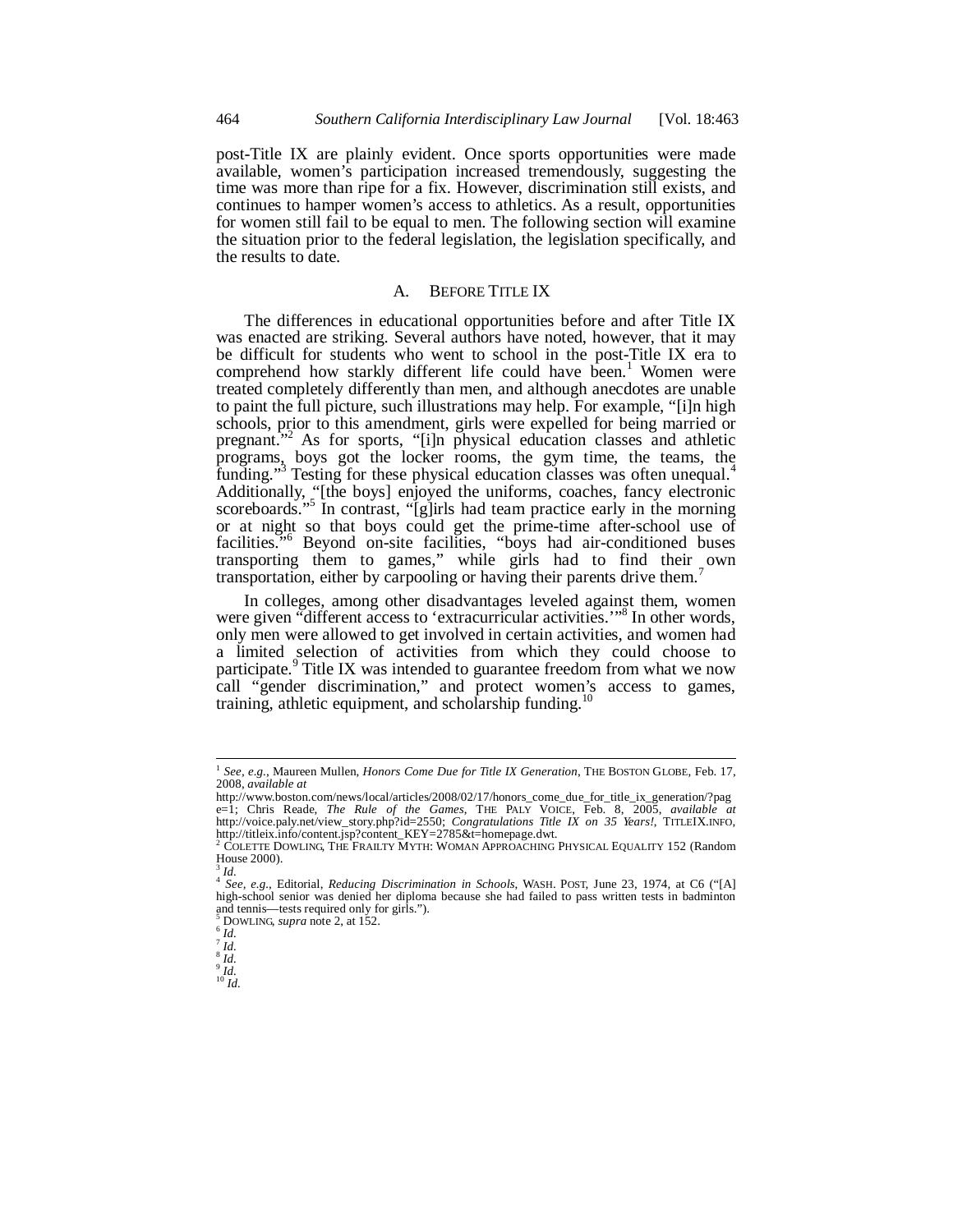Interestingly, "[t]he struggle to get a physical education equal to men's has been longer and harder for women than gaining equal access to an academic education."<sup>11</sup> The same arguments were used in the fight against women's physical education as in the fights for access to education. Opponents to the changes claimed that "giving money to [women's] courses and teams will take money away from men's."12 They also charged that Title IX would ruin athletic programs and perhaps even bring integration into locker rooms.<sup>13</sup> Further arguments against physical education for women were that "expecting too much of them is futile because their bodies aren't up to it" and that "women aren't really interested in sport, at least not as interested as men, and that any money spent on their physical education is money down the drain."<sup>14</sup> Arguments against these claims are discussed further below. Needless to say, arguments against women's opportunities are often based in sexist beliefs and rhetoric.

Numerically, there was significant room for improvement. Title IX would open the doors for women. In 1971, the year before Title IX was signed into law by President Richard Nixon, less than three hundred thousand girls in high school played team sports.<sup>15</sup> In 1972, women made up only fifteen percent of college athletes and garnered a meager two percent of the college athletic budget.<sup>16</sup> Needless to say, big changes were on the horizon.

#### B. TITLE IX

Over three decades ago, Title IX of the Educational Amendments of  $1972<sup>17</sup>$  was passed to address sex discrimination in the educational setting.<sup>18</sup> The law was passed after several congressional hearings in  $1970.<sup>19</sup>$  Those hearings "documented the pervasiveness, perniciousness, and long-range consequences of sex discrimination in educational policy, practices, and attitudes."<sup>20</sup> As legislation goes, Title IX was much like "other feminist reforms of the 1960s and early 1970s, in that its goals were to provide access to traditionally male structures, and to provide equality of opportunity once inside."21

Specifically, the language of Title IX provides that "[n]o person in the United States shall, on the basis of sex, be excluded from participation in, be denied the benefits of, or be subjected to discrimination under any

<sup>&</sup>lt;sup>11</sup> DOWLING, *supra* note 2, at 152–53.<br><sup>12</sup> *Id.* at 153.

<sup>&</sup>lt;sup>13</sup><br>
<sup>14</sup> DOWLING, *supra* note 4.<br>
<sup>14</sup> DOWLING, *supra* note 2, at 153.<br>
<sup>15</sup> *Id.* at 154.<br>
<sup>17</sup> 20 U.S.C. §§ 1681–1688 (2006).<br>
<sup>17</sup> 20 U.S.C. §§ 1681–1688 (2006).<br>
<sup>18</sup> J. RALPH LINDGREN & NADINE TAUB, THE LAW OF SE 1993).<br> $\frac{19}{20}$ *Id.*<br> $\frac{20}{20}$ *Id.* at 276–77.

<sup>&</sup>lt;sup>21</sup> Note, *Cheering on Women and Girls in Sports: Using Title IX to Fight Gender Role Oppression*, 110 HARV. L. REV. 1627, 1634 (1997).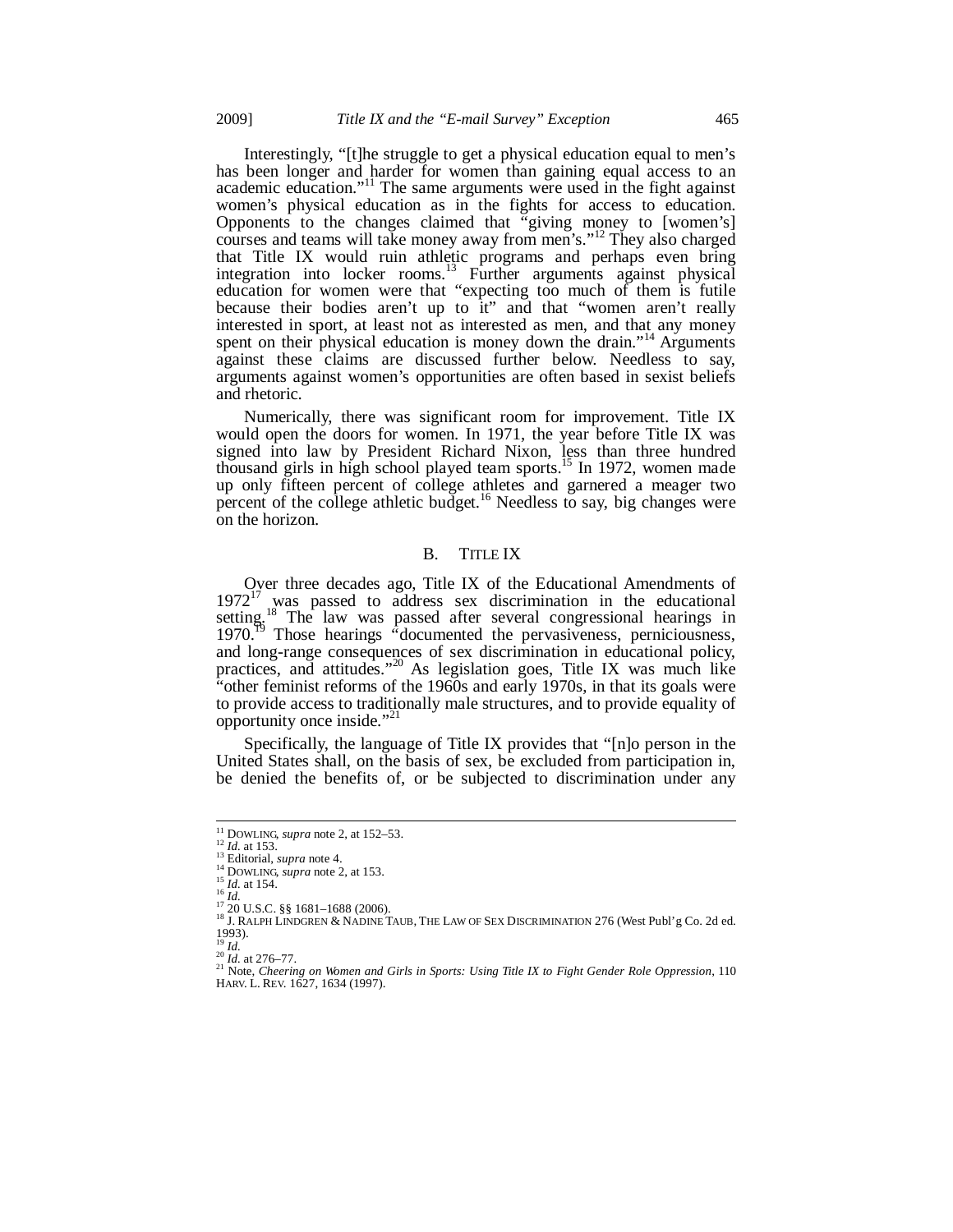education program or activity receiving Federal financial assistance[.]"<sup>22</sup> The overall goal of this law was to eliminate sex discrimination in the educational setting. To reach that goal, the law would be implemented so as to expand all types of educational opportunities for women, from girls in pre-school up through women in graduate school.

One of the major focuses of Title IX was to increase athletic opportunities in school. Schools are now required to provide parity in number of, and types of, athletics teams for women and men. The Department of Education, and specifically its subdivision, the Office for Civil Rights ("OCR"), was charged with implementing the regulation of Title  $IX<sup>23</sup>$  The regulation implementing Title IX contains specific provisions governing athletic programs<sup>24</sup> and the awarding of athletic scholarships. $^{25}$ 

In part, the regulation requires recipients of federal funding "to provide equal athletic opportunity for members of both sexes and to effectively accommodate the interests and abilities of their male and female students to participate in intercollegiate athletics."<sup>26</sup> In the Intercollegiate Athletics Policy Interpretation, $^{27}$  published in 1979, the Department of Education established a three-part test that OCR will apply to determine whether an institution is effectively accommodating student athletic interests and abilities.<sup>28</sup>

Title IX, as implemented, offers schools three options (or three prongs) from which the school may choose to satisfy the requirements of Title IX, or risk losing federal funding. The prongs "provide three independent ways for schools to show that they are providing equal participation opportunities;"<sup>29</sup> they are as follows:

- Prong 1: The percentages of male and female athletes are about the same as the percentages of male and female students enrolled in the school (the "proportionality" prong); *or*
- Prong 2: The school has a history and continuing practice of expanding opportunities for the underrepresented sex—usually women; *or*
- Prong 3: The school is fully and effectively meeting the athletic interests and abilities of the underrepresented sex.<sup>30</sup>

Every school that receives federal funding must meet one of the three prongs of the test set forth by the Department of Education, or risk losing the federal money. The Department of Education is tasked with the job of

 $\overline{a}$ 

<sup>&</sup>lt;sup>22</sup> 20 U.S.C. § 1681.<br><sup>23</sup> U.S. Dep't of Educ., Office for Civil Rights, Additional Clarification of Intercollegiate<br>Athletics Policy: Three-Part Test—Part Three 1 (Mar. 17, 2005), *available at* http://www.ed.gov/about/offices/list/ocr/docs/title9guidanceadditional.pdf [hereinafter 2005<br>ADDITIONAL CLARIFICATION].<br>23 34 C.F.R. § 106.41 (2005).

<sup>&</sup>lt;sup>25</sup> Id. § 106.37(c).<br>
<sup>25</sup> Id. § 106.37(c).<br>
<sup>26</sup> 2005 ADDITIONAL CLARIFICATION, *supra* note 23, at iii.<br>
<sup>27</sup> 44 Fed. Reg. 71,413 (Dec. 11, 1979).<br>
<sup>28</sup> 2005 ADDITIONAL CLARIFICATION, *supra* note 23, at iii.<br>
<sup>29</sup> Fac *available at* http://nwlc.org/pdf/whatsatstake.pdf [hereinafter Title IX "Clarification"]. <sup>30</sup> *Id.*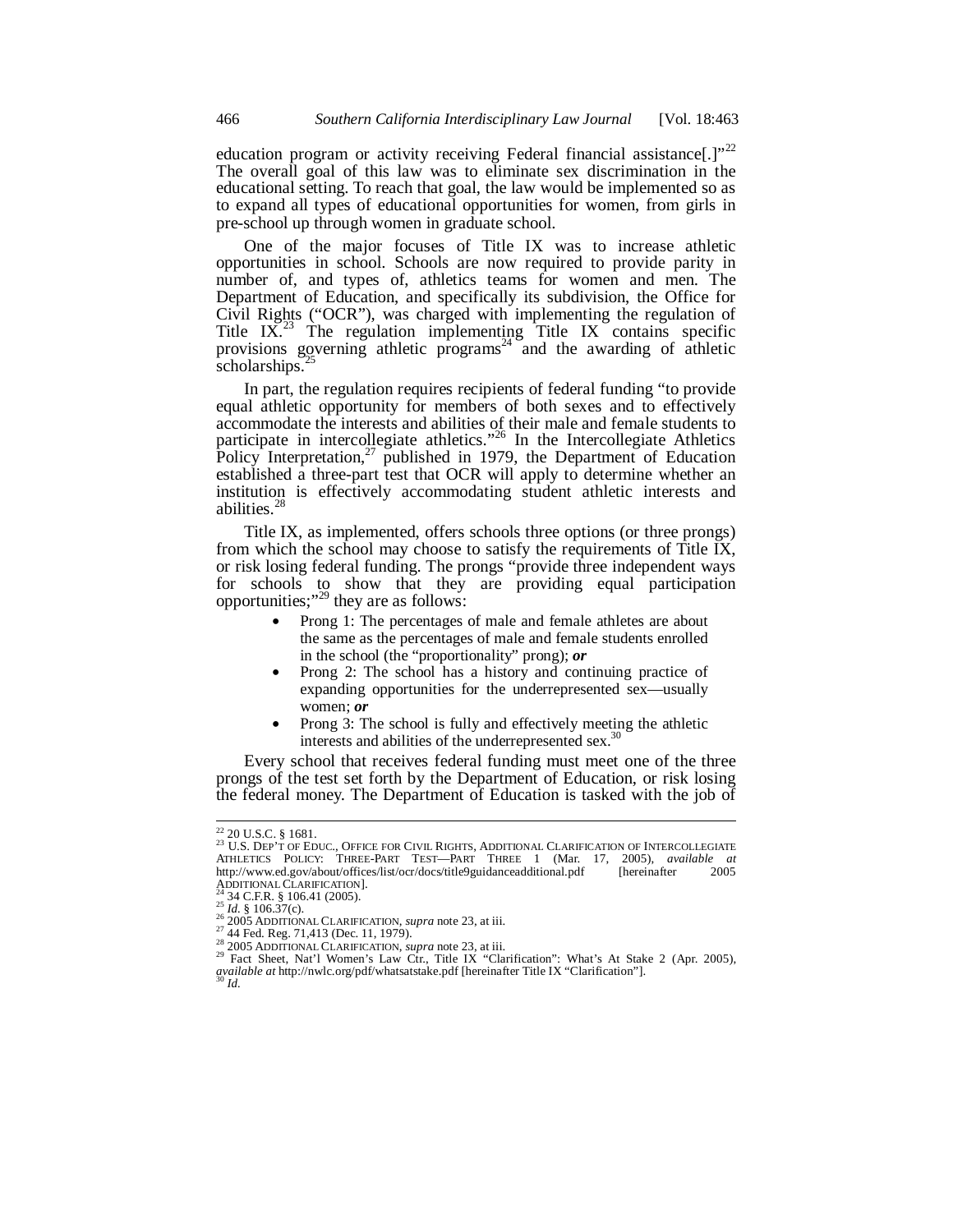monitoring Title IX compliance. The OCR investigates complaints of such discrimination and may, at its discretion, conduct compliance reviews.<sup>31</sup> Still to this day, as discussed below, hundreds of complaints are lodged every year citing violations of Title IX.

## C. LIFE AFTER TITLE IX

Since the legislation was signed into law in 1972, advancements for women in sports have been increasing dramatically. In the past three plus decades, "the passage of antidiscrimination legislation, together with broader cultural changes in gender roles, has transformed women's sports."<sup>32</sup> The overall environment is more encouraging, and women are almost expected to participate in sports from a young age. Culturally, the inclusion of women's sports has been viewed more as the positive that it is rather than the legal requirement from which its development began. One woman noted in a letter to the editor of the *The Washington Post* that, "[w]hen I was a little girl, little girls were cheerleaders. Then came Title IX. . . . [which] reaffirms the notion that little girls can be whatever they want to be." $33$ 

Many concrete changes have been made as a direct result of Title IX. One example, noted in a 1976 article in *The Washington Post* referring to a local high school, is that "[f]or the first time, girls<sup>"</sup> basketball games are being played at night, giving them the higher status of the male extracurricular teams as well as a chance for parents and other community residents to view the action."<sup>34</sup> Another example was the debut of a varsity lacrosse team for the Georgetown University women in 1977. With varsity status and financing required by Title IX, the women were given "full use of trainers, equipment managers and maintenance personnel at GU."<sup>35</sup> The lacrosse players noted their frustration with the previous lack of a team.<sup>36</sup> Several players developed interest in the sport "after watching or playing the sport with male friends."<sup>37</sup> Now they are able to play on the same level as their male counterparts.

Sheer statistics illustrate the advancements made in recent years: "The number of female athletes in high school interscholastic competition increased from 300,000 (7 percent of all participants) in the early 1970s to over two million (38 percent) in the early  $1990s.^{38}$  A wide variety of teams are now available, and opportunities for girls now include hockey, boxing, field hockey, and much more.<sup>39</sup> Further, by 1995, women made up thirtyseven percent of all college athletes.<sup>40</sup> Increasing still, a more recent

 $31$  2005 ADDITIONAL CLARIFICATION, supra note 23, at 1.

<sup>31 2005</sup> ADDITIONAL CLARIFICATION, *supra* note 23, at 1. 32 Deborah L. Rhode, *Beginning at Birth*, *in* SPEAKING OF SEX (Harvard Univ. Press 1997), *reprinted in* WOMEN AND THE LAW 215, <sup>216</sup> (Judith G. Greenberg et al. eds., Found. Press 2d ed. 1998). 33 Laurie Ann Garey, Letter to the Editor, *Spotlight on Women Athletics*, WASH. POST, Apr. 12, 1991, at

 $A18.$ <sub>34</sub>.

<sup>&</sup>lt;sup>34</sup> Megan Rosenfeld, *Teens: Feminism 'Not Cool'*, WASH. POST, May 9, 1976, at A1, A12.<br><sup>35</sup> Ellen Goldman, *GU Women Debut in Varsity Lacrosse*, WASH. POST, Apr. 21, 1977, at C13.<br><sup>36</sup> Id.<br><sup>37</sup> Id.<br><sup>38</sup> Rhode, *supra* n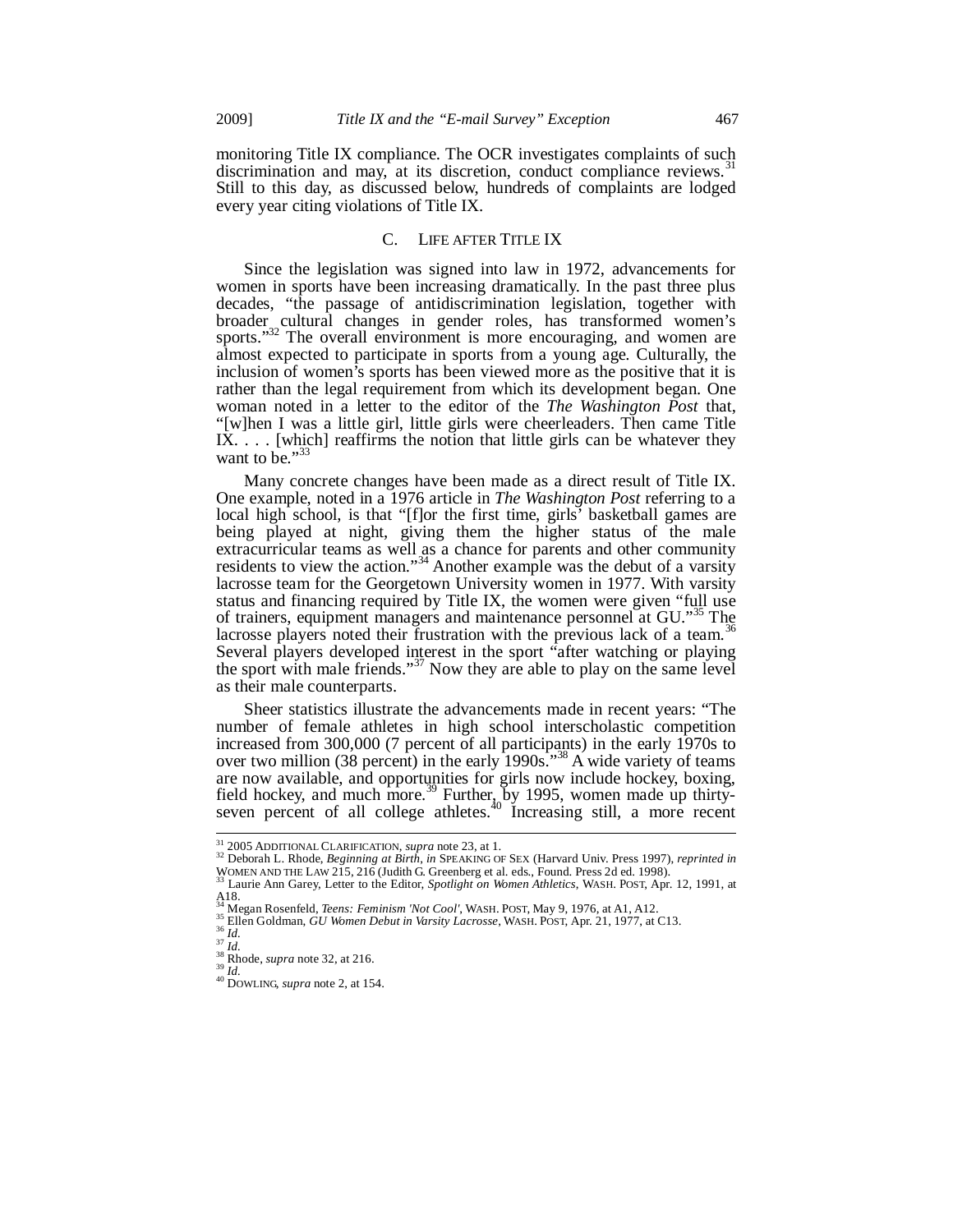statistic shows that "[i]n 2004–05, a record 166,728 women competed at the college level, representing 42% of college athletes nationwide."<sup>41</sup>

Women's participation in sports is critical, not only to the world of sports, but to the women involved. Participating in sports in elementary school, high school, college, and beyond serves to protect women against disease. "[E]xercise and sports participation may play a protective indirect role in the risk of breast cancer."<sup>42</sup> With the number of overweight and obese adolescent girls on the rise, keeping girls and young women active and healthy is, and should continue to be, a priority.<sup>43</sup> Participating in sports requires women to remain active, which will help in this fight against obesity. Moreover, studies indicate that high school athletes are less likely to smoke than their non-athlete peers.<sup>44</sup> Both men and women who played sports in high school not only were less likely to smoke, but were also less likely to smoke years after participating.<sup>45</sup> Additionally, new studies suggest that regular participation in sports reduces the risk of developing blood clots by thirty-nine percent in women.<sup>46</sup> Further, today more than forty percent of women over the age of fifty have osteoporosis. Protection against this disease comes from playing sports and participating in weight-bearing exercises that are necessary to establishing bone mass.<sup>4</sup>

In addition to the documented physical benefits, sports participation is psychologically and sociologically valuable to women. High school female athletes are more likely to demonstrate high academic achievement and to graduate from high school.<sup>48</sup> Moreover, "[g]irls and women who play sports have higher levels of confidence and self esteem and lower levels of depression."49 Additionally, "[g]irls and women who play sports have a more positive body image and experience higher states of psychological well-being than girls and women who do not play sports."<sup>50</sup> Sports participation also helps women advance later in life in the workforce, by teaching and reinforcing the skills needed to succeed in the corporate

 $\overline{a}$ 

<sup>41</sup> *Building on the Success of 35 Years of Title IX: Hearing Before the Subcomm. on Higher Education, Lifelong Learning, and Competitiveness of the H. Comm. on Education and Labor*, 110th Cong. 2 (June 19, 2007) (statement of Marcia D. Greenberger, Co-President, National Women's Law Center) [hereinafter Greenberger].

<sup>42</sup> WOMEN'S SPORTS FOUND., EXERCISE AND BREAST CANCER RESEARCH FINDINGS (May 16, 2001), *available at* http://www.womenssportsfoundation.org/cgi-bin/iowa/issues/body/article.html?record=99. 43 2004 Fact Sheet, Nat'l Ctr. for Health Statistics, Obesity Still a Major Problem (Apr. 14, 2006),

*available at* http://www.cdc.gov/nchs/pressroom/06facts/obesity03\_04.htm (noting that "[b]etween 1999 and 2004, there was a significant increase in the prevalence of overweight among girls (13.8% in 1999 to 16.0% in 2004)").

<sup>44</sup> *Researchers from the Abramson Cancer Center Find That Participation in Organized High School Activities Lowers Risk of Smoking*, UNIV. OF PA. ABRAMSON CANCER CTR. NEWS, Dec. 6, 2007,

<sup>&</sup>lt;sup>43</sup> Id.<br><sup>46</sup> K.J. Van Stralen et al., *Regular Sports Activities Decrease the Risk of Venous Thrombosis, 5 J. OF* THROMBOSIS & HAEMOSTASIS 2186 (2007).<br><sup>47</sup> WOMEN'S SPORTS FOUND., BENEFITS—WHY SPORTS PARTICIPATION FOR GIRLS AND WOMEN (July

<sup>26, 2007),</sup> *available at* http://www.womenssportsfoundation.org/Content/Articles/Issues/Body-and-Mind/B/Benefits--Why-Sports-Participation-for-Girls-and-Women-The-Foundation-Position.aspx.

<sup>48</sup> *Id.* 49 *Id.* 50 *Id.*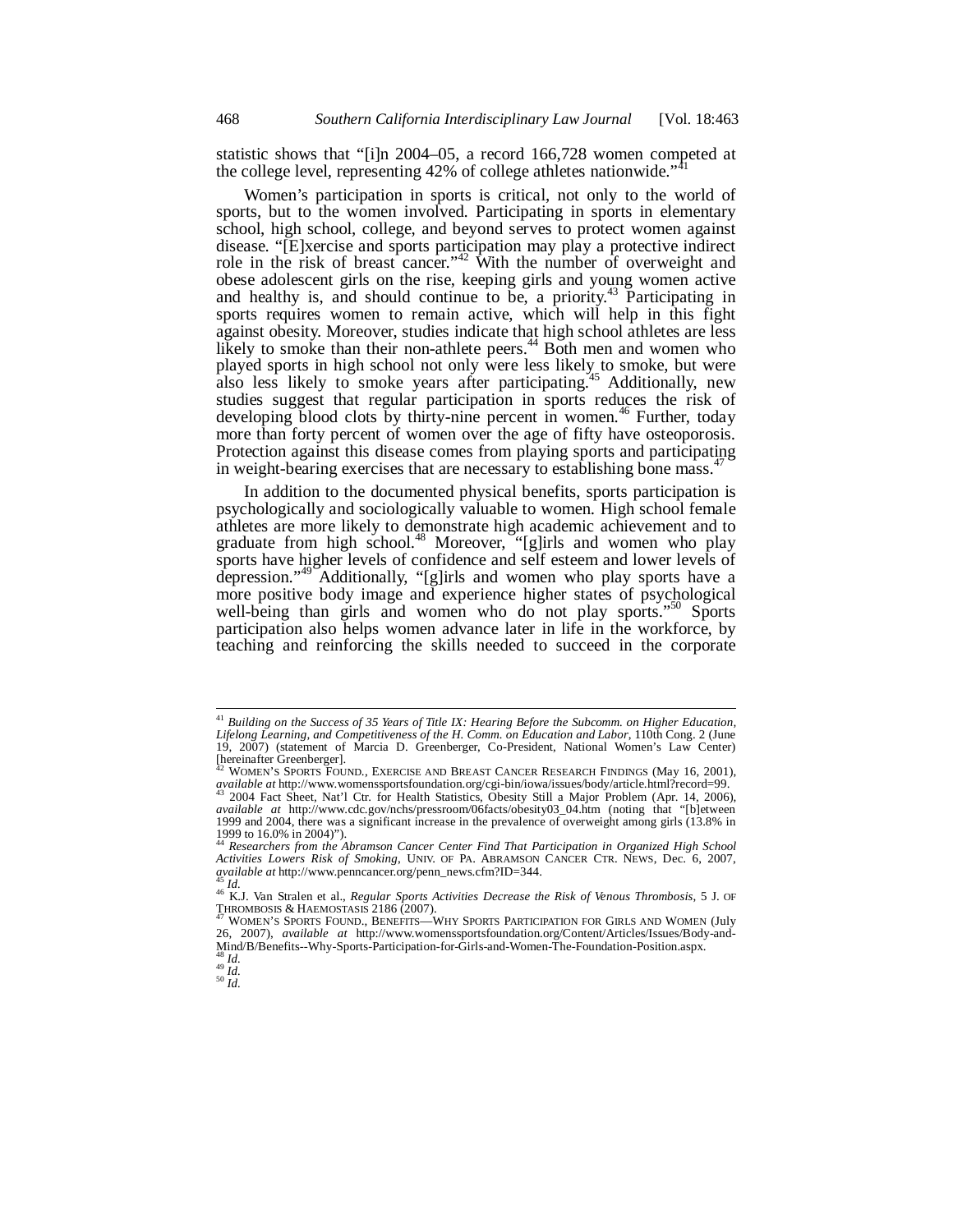structure.<sup>51</sup> I will discuss more of the health and wellness benefits of sports in Section IV, Part B.

While the progress is undeniable, discrimination and inequality still remains in athletics—particularly as a disparity between women's and men's opportunities.<sup>52</sup> On all levels, men's activities continue to receive priority in funding and treatment. "In high school, boys still receive disproportionate resources and have greater choices of sports."<sup>53</sup> Moreover, "[a]t surveyed colleges where women constitute more than half the student body, they account for only a third of the athletes, a fourth of athletic dollars, and less than a fifth of recruiting expenditures."54 As for athletic opportunities beyond the players, "[w]omen coach fewer than half of women's teams and about 1 percent of men's teams, and almost never head athletic programs."55 This is critical, as it means that there are fewer female role models and fewer women in visible leadership positions. Clearly an ancillary intended benefit of Title IX was to increase the visible presence of positive female leadership. This disparity suggests that, though improvements are evident, there is a significant amount of work to be done if the goals of Title IX are to be fully realized.

Moreover it is important to remember that increases in participation can be deceptive. In reality, it has taken most schools a very long time, if at all, to meet the standards of Title IX in the years since it was enacted. "By the mid-1990s, *only one of some 600 institutions* met the standard of gender equity established by the National Collegiate Athletic Association (NCAA): 'fair and equitable distribution of overall athletic opportunities, benefits and resources,' and an absence of gender-based discrimination against athletes, coaches, and administration."<sup>3</sup>

The National Women's Law Center ("NWLC") studied Title IX compliance and presented the findings of its surveys before Congress in 2007. The NWLC concluded that, presently: (1) discrimination against girls and women in sports remains widespread; (2) schools' second-class treatment of female athletes, even when they are given a chance to play, is a particular concern; (3) coaches fear retaliation if they complain, so the burden typically falls on students and their parents to protest discrimination; and (4) discrimination complaints filed by or on behalf of female athletes were far more likely to be meritorious enough to secure changes than complaints filed by or on behalf of male athletes.<sup>57</sup> Some may argue that, because the OCR is more likely to find Title IX violations when women complain, this could be further evidence of gender stereotyping. In fact, no evidence suggests that men's complaints are more meritorious than women but are receiving less scrutiny; the statistics may simply reflect the distance that women still need to travel in order to reach parity.

 $^{\rm 51}$   $Id.$ 

<sup>&</sup>lt;sup>52</sup> Rhode, *supra* note 32, at 216 ("[T]his striking progress masks equally striking inequalities.").<br><sup>53</sup> Id.<br><sup>54</sup> Id.<br><sup>55</sup> Id. (emphasis added).<br><sup>55</sup> Id. (emphasis added).<br><sup>57</sup> Greenberger, *supra* note 41.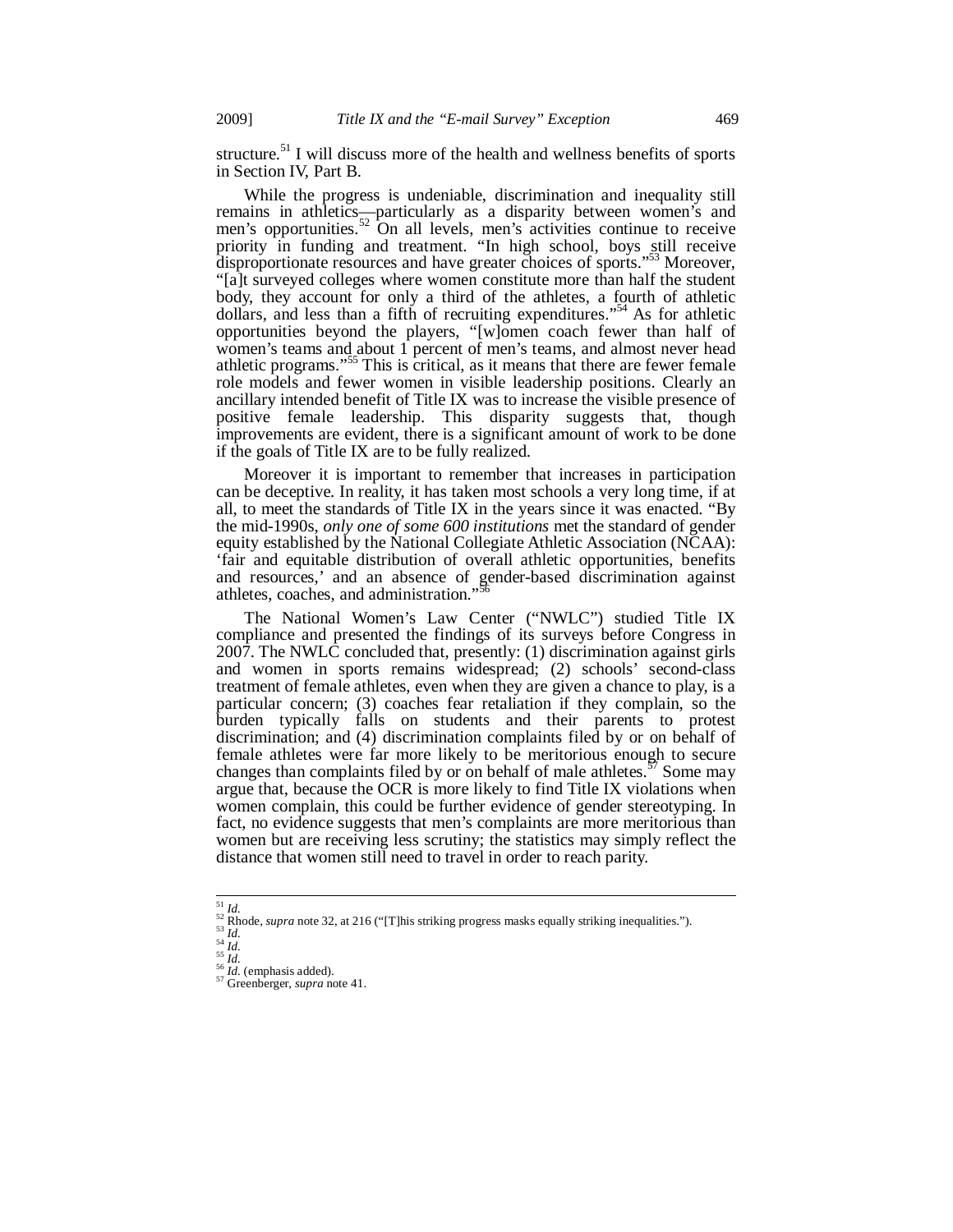The data for these results shows that there were "416 athletics complaints filed with OCR between January 1, 2002 and December 31, 2006—likely just a fraction of the number of complaints that were raised informally with schools during that period."<sup>58</sup> Moreover, "[t]he OCR complaints challenged discrimination against girls or women 11 times more frequently than they claimed discrimination against males, demonstrating concretely that the playing field is still far from level for female athletes."<sup>59</sup>

Further, the results of the surveys showed that "[w]hile more than onequarter of the complaints overall challenged schools' failures to provide sufficient participation opportunities for girls and women, more than half— 54%—challenged inequitable treatment of girls' or women's teams once female athletes were allowed to play."<sup>60</sup> "Among complaints filed by or on behalf of girls, moreover, fully 60% of the allegations concerned inequities in treatment of female teams."<sup>61</sup> The details of the treatment complaints— "particularly those concerning disparities between girls' softball and boys' baseball teams, such as in the quality of softball versus baseball fields identified blatant and egregious inequities that had persisted for many years."<sup>62</sup>

As a result, "[s]chools made changes to their athletics programs in response to complaints filed by or on behalf of female athletes at close to five times the rate at which they made changes in response to complaints filed by or on behalf of male athletes."<sup>63</sup> "As a corollary, OCR found no violation in almost double the number of complaints filed by men as in complaints filed by women."<sup>64</sup> The volume of complaints and conclusions made by the OCR should not be overlooked or dismissed; such statistics suggest that discrimination continues to exist and that Title IX is still a necessary tool to be used to remedy that discrimination.

In response to challenges to the persistent inequalities, explanations are varied and in dispute. "To many men, the disparities in opportunity simply reflect disparities in interest,"<sup>65</sup> such that opportunities match interest, and so there is no need to continue pushing for change. The flawed logic behind this belief is that "[u]ntil society 'undergoes a radical transformation,' gender disparities will remain 'a fact of American life."<sup>66</sup> In response to such an argument, it is important to remember that "[h]ad that argument prevailed in legislative arenas, many female athletes would still be stuck with hula hoops."<sup>67</sup> Furthermore, "[u]ntil more proportionate opportunities are in place, we cannot really gauge male and female interest levels."<sup>68</sup> The problems with attempting to gauge interest are discussed more fully below in Section IV, Part E.

 $\begin{array}{c}\n 58 \overline{\phantom{0}} \text{Id.} \\
 \frac{59}{4} \overline{\phantom{0}} \text{Id.} \\
 \frac{60}{4} \overline{\phantom{0}} \text{Id.}\n \end{array}$ 

61 *Id.*<br>62 *Id.*<br>64 *Id.*<br>64 *Id.*<br>65 Rhode, *supra* note 32, at 216.<br>65 *Id.*<br>67 *Id.* 68 *Id.*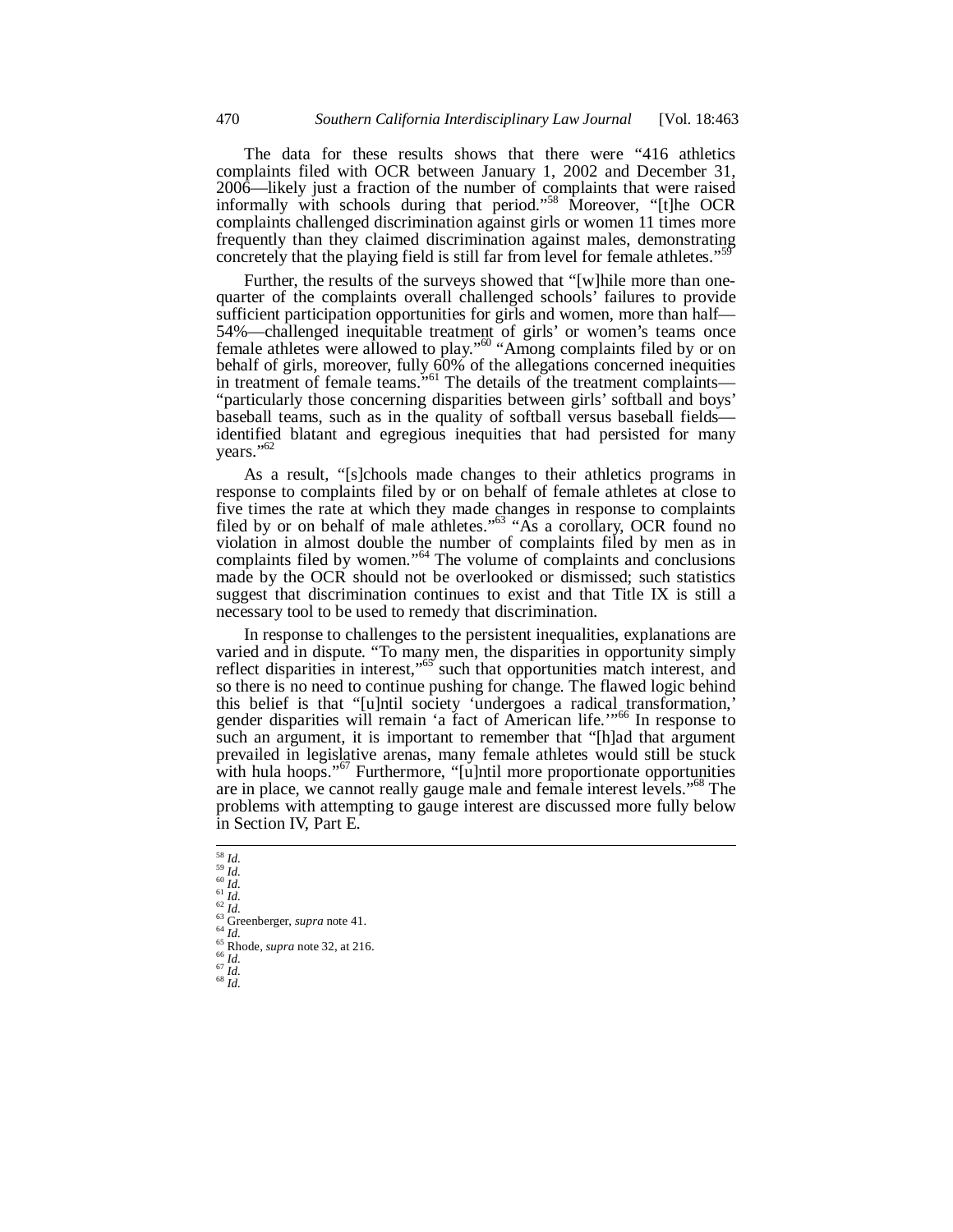Ultimately, Title IX has provided a big start to gender equality in athletics. The legislation can take credit for significant increases to women's participation in sports in the high school and college settings. The benefits to such increases in participation are too numerous to list, but beginning to break down gender stereotypes and gender roles is among the most important. Progress has stalled, however, and inequality still exists in the opportunities and funding. Discriminatory arguments continue to fight against women's progress, and have been effective in limiting women's access to sports.

## III. THE RECENT TITLE IX CLARIFICATIONS

For years, the OCR has been struggling to provide a clear understanding of the Three-Prong Test. In 1996, the OCR published a "Clarification" of the Three-Prong Test ("1996 Clarification"),<sup>69</sup> which was a set of tips and an agency interpretation of Title IX, designed to provide schools with additional information of what would be deemed compliance with Title IX.<sup>70</sup> The 1996 Clarification examined the three prongs, and stated that, as for Prong Three, its purpose was to allow schools to be in compliance with Title IX if they were "effectively accommodating" the interests of students who were members of the underrepresented sex.<sup>71</sup> In determining whether the school was "effectively accommodating" the students' interests, the OCR would consider "(a) unmet interest in a particular sport; (b) sufficient ability to sustain a team in the sport; and (c) a reasonable expectation of competition for the team."<sup>72</sup> The 1996 Clarification set forth that only if the OCR found that all three of these specific conditions present, then it would been determined that the school was not complying with the regulations of Title IX.<sup>73</sup>

Further findings and recommendations on Title IX enforcement and compliance were again made in 2003,<sup>74</sup> after United States Secretary of Education Rod Paige established the Secretary of Education's Commission on Opportunity in Athletics ("Commission") in 2002. The Commission was the first federal advisory panel created to study Title IX and to determine the effects of Title IX in the context of intercollegiate athletics over the last thirty years.<sup>75</sup> The 2003 Commission Report, responding to requests and complaints from schools, made twenty-three recommendations overall.<sup>76</sup>

-

<sup>69</sup> U.S. DEP'T OF EDUC., OFFICE FOR CIVIL RIGHTS, CLARIFICATION OF INTERCOLLEGIATE ATHLETICS POLICY GUIDANCE: THE THREE-PART TEST (Jan. 16, 1996), *available at* http://www.ed.gov/about/offices/list/ocr/docs/clarific.html [hereinafter 1996 CLARIFICATION] (stating that "[i]f an institution has met any part of the three-part test, OCR will determine that the institution is

meeting this requirement"). 70 John J. Almond & Daniel A. Cohen, *Navigating into the New "Safe Harbor"—Model Interest Surveys* 

<sup>3</sup> a New Tool for Title IX Compliance Programs, 8 VAND. J. ENT. & TECH. L. 1, 10 (2005).<br>
71 1996 CLARIFICATION, supra note 69.<br>
72 Id., see Almond & Cohen, supra note 70, at 11.<br>
74 U.S. DEP'T OF EDUC., SEC'Y OF EDUC.  $\frac$ TITLE IX AT THIRTY (Feb. 28, 2003), *available at*

http://www.ed.gov/about/bdscomm/list/athletics/title9report.pdf [hereinafter 2003 COMMISSION<br>REPORT].

 $\frac{75}{76}$ *Id.* at 2.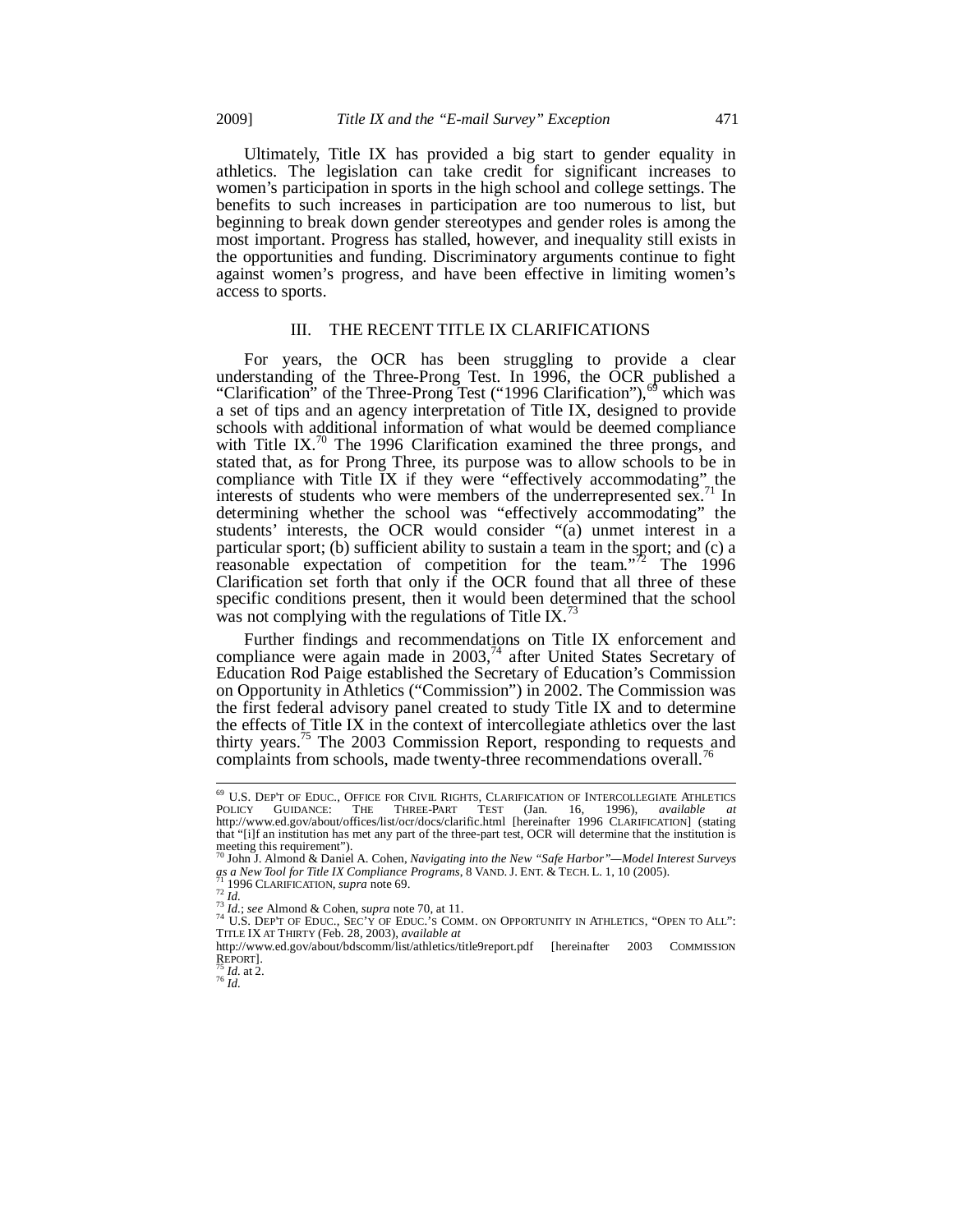Among the many recommendations, the Commission advised that interest surveys be used to monitor interest in sports to demonstrate compliance with "effectively accommodating" students' interests in sports under Prong Three.<sup>77</sup> Interestingly, the recommendation to use surveys to measure interest in sports was one of the eight recommendations that was not adopted unanimously.<sup>78</sup> Dissenting members of the Commission argued that because "interest levels change, interest surveys could never adequately capture student interest in athletics."<sup>79</sup>

Then, a mere two years later, another clarification ("2005 Additional Clarification") was issued.<sup>80</sup> Prepared by the OCR, this clarification specifically outlined a new way in which schools could "effectively accommodate" student interest in sports, and thereby comply with Title IX through Prong Three.<sup>81</sup> This new method, referred to as the "e-mail survey" exception or the "model survey," allowed schools to gauge interest in women's sports by sending out an e-mail to all of the women in the school. $82$  The level of response received from that e-mail survey would determine the level of interest, and the school need only satisfy that level of interest.<sup>83</sup> Further examination of this option is provided below, along with arguments against it as a reliable source of binding information.

## IV. THE "E-MAIL SURVEY" EXCEPTION: A THREE-PRONG LOOPHOLE

The 2005 Additional Clarification widens the door for schools to use email surveys to determine women's interest in sports. The surveys "can be administered to an undergraduate student population in order to determine the existence or non-existence of students' 'unmet interest' in participating in intercollegiate athletics, one component of the Prong Three determination under Title IX."<sup>84</sup> Perhaps more troubling is that the "OCR will presume that [the data collected from] the Model Survey is an accurate measure of student interest, absent other direct and very persuasive evidence of unmet interest sufficient to sustain a varsity team.<sup>585</sup> The data, however, will only be deemed valid if the survey is administered "in a manner consistent with the ... recommendations in the User's Guide."<sup>86</sup>

In order to be deemed consistent with the recommendations, the school must follow the four following guidelines. "First, the Model Survey must be administered periodically to permit schools to identify developing interests."<sup>87</sup> "Second, an institution properly administers the Model Survey if it conducts a census whereby the Model Survey is provided to all full-

 $177$  *Id.* at 38.

<sup>&</sup>lt;sup>78</sup> *Id.* at 64–65.<br>
<sup>79</sup> *Id.*<br>
<sup>80</sup> *Id.*<br>
<sup>80</sup> 2005 ADDITIONAL CLARIFICATION, *supra* note 23, at 1.<br>
<sup>81</sup> *Id.* at iv.<br>
<sup>83</sup> *Id.*<br>
<sup>83</sup> *Id.*<br>
<sup>83</sup> *Id.*<br>
<sup>84</sup> Almond & Cohen, *supra* note 70, at 13.<br>
<sup>85</sup> 2005 ADDI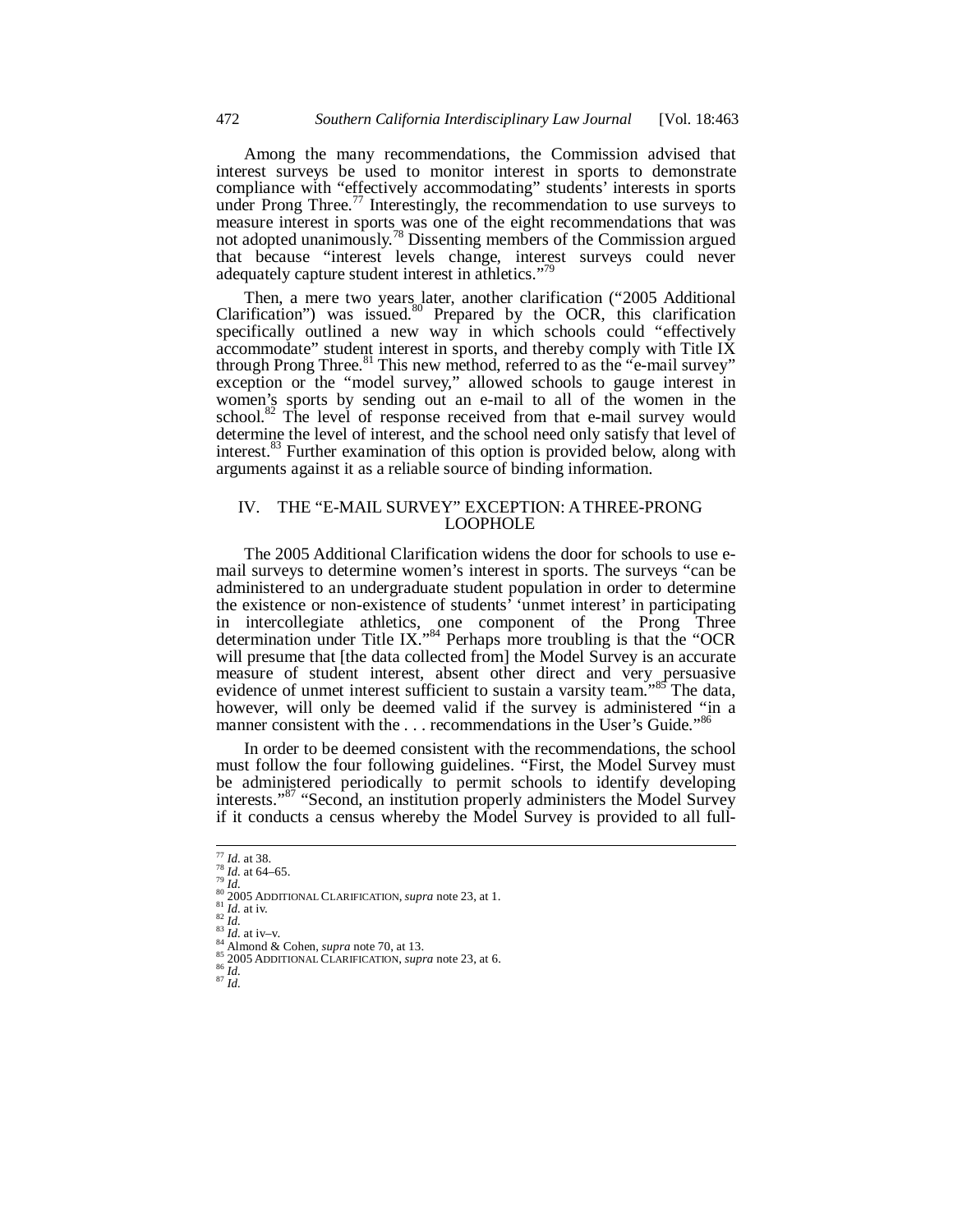time undergraduates, or to all such students of the underrepresented sex."<sup>88</sup> "Third, schools must administer the census in a manner that is designed to generate high response rates, and students must have an easy opportunity to respond to it."<sup>89</sup> "Fourth, schools must include in the census at least the full list of sports recommended in the Model Survey."

Furthermore, the 2005 Additional Clarification affords that, if the survey is properly administered, as required above, a student's failure to respond to it can be considered evidence that he or she actually lacks "interest" as contemplated by Prong Three.<sup>91</sup> Thus, if the results of the survey reveal a lack of interest in further athletic opportunities, along with nonresponses, the school will be considered by the OCR to be in sufficient compliance of the third prong.<sup>9</sup>

The following sections will examine why the "e-mail survey" exception is bad for Title IX, bad for women, and bad for everyone. First, e-mail is at best an uncertain method of communicating effectively with students. Secondly, a survey that seeks information from women alone ignores half of the student population and assumes that women's sports are only valuable to women. Moreover, this system is predicated on sex differences in the application of the law. Ultimately, it misses the point of Title IX entirely; interest gauging should not be about measuring "actual" interest, because of the record of historic discrimination and the impossibility of judging actual interest until opportunities are more fully equal.

#### A. THE SURVEY IS INEFFECTIVE IN PRACTICE

There have been several articles written over the past two years about the impracticality of this method.<sup>93</sup> These articles argue that sending an email is not an effective way to communicate with students, particularly at the university level. Because students receive an enormous volume of email communications from the school, they argue, it is likely that these emails will get deleted or overlooked by a sizable portion of the recipients.

The OCR, however, suggests that the survey can and should be administered by electronic mail (aka e-mail). $94$  As described by Robin M. Preussel in her article in the *Sports Lawyers Journal*, "[o]ne need only to have been a student receiving such Web-based surveys or be a member of

 $\overline{a}$ 

<sup>88</sup> *Id.* Ideally, the Model Survey will be administered to both men and women, but this is not a requirement. *Id.*<br><sup>89</sup> *Id.* "[S]chools may either require students to complete the census or provide the census in a context in

which most students will complete it." *Id.*<br><sup>90</sup> *Id.* at 7 ("That list includes all varsity sports, including 'emerging sports,' currently recognized by the

three national intercollegiate athletic associations to which most schools belong.").

<sup>&</sup>lt;sup>91</sup> 2005 ADDITIONAL CLARIFICATION, *supra* note 23, at 7.<br><sup>93</sup> *See, e.g.*, Ronnie Wade Robertson, *Tilting at Windmills: The Relationship Between Men's Non-Revenue Sports and Women's Sports*, 76 MISS. L.J. 297 (2006); Robin M. Preussel, Note, *Successful Challenge, Ruling Reversed: Why the Office of Civil Rights' Survey Proposal May Be Well-Intentioned But Misguided*, 13 SPORTS LAW. J. 79 (2006). 94 2005 ADDITIONAL CLARIFICATION, *supra* note 23, at 5.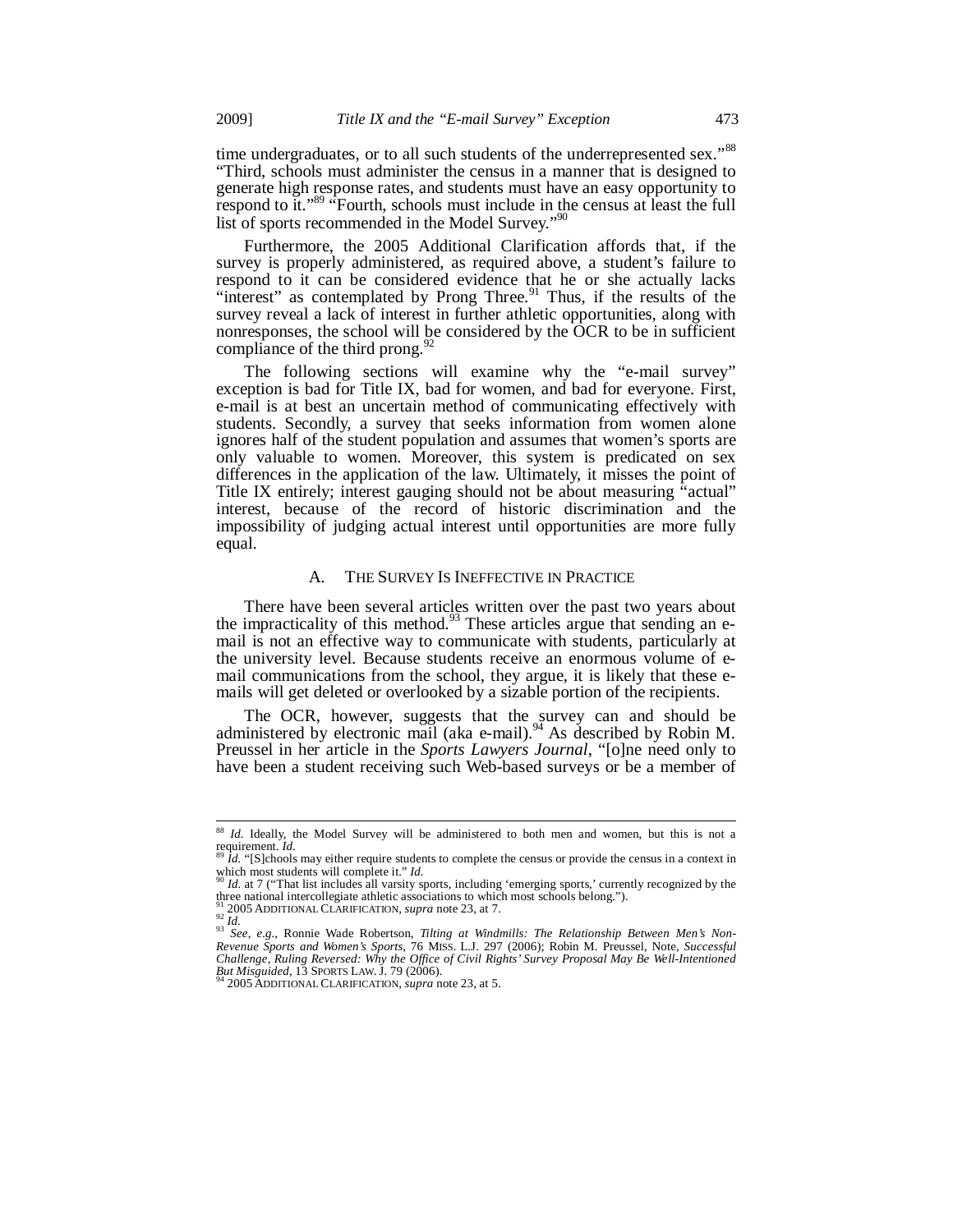an institution or organization attempting to administer such surveys to know that response will be limited at best."<sup>95</sup>

Furthermore, Preussel interviewed a variety of women in the sports and academic arena, and found similar feelings about e-mail surveys.<sup>96</sup> First, "Yale University Senior Associate Director of Athletics, Barbara Chesler, noted the deficiencies of using a Web-based survey, 'students get more than ten of these per day  $\ldots$  it is ludicrous to believe that they will take the time to fill this one out."<sup>97</sup> Preussel also contacted University of Alabama's Associate Athletic Director and Senior Woman's Administrator, Marie Robbins, who voiced her concerns about nonresponsiveness to the survey, noting that "'[in spite of the newly announced Additional Clarification,] we already tried the survey route and did not find it helpful [due to the low level of response]."<sup>98</sup>

Not only is there significant anecdotal evidence to suggest e-mail surveys are troubling, hard statistics reported from schools shows that the response rates are potentially extremely low. The National Center for Education Statistics ("NCES"), in an effort to better understand schools' uses of the surveys, reviewed the OCR files of 132 cases of possible noncompliance with Title IX that the OCR investigated during the period of 1992–2002.<sup>99</sup> These investigations involved "130 colleges and universities in 43 states." $100$ 

Of the 130 institutions under investigation, over two-thirds of those schools—eighty-six—used an interest survey to meet the third prong of Title IX.<sup>101</sup> The NCES found that one significant problem with the use of these surveys was that response rates reported by the institutions are typically low.<sup>102</sup> Specifically, "[o]ne-half of these institutions reported the data needed to compute their survey response rates; the range varied from 8 percent to 70 percent."<sup>103</sup> Furthermore, the NCES found that "[c]oupled with the problem of low response rates is the lack of attention to questions of nonresponse bias."<sup>104</sup>

In the User's Guide, a companion to the 2005 Additional Clarification, the OCR addresses the issue of nonresponse for e-mail surveys.<sup>105</sup> The OCR's suggestion to schools is simply to make the response to the survey required and threaten disciplinary action or other restrictions if not completed.<sup>106</sup> The OCR goes on to admit that while "rates of nonresponse may be high with this procedure [i.e., the e-mail survey], nonresponse is

<sup>&</sup>lt;sup>95</sup> Preussel, *supra* note 93, at 117.

<sup>&</sup>lt;sup>95</sup> Preussel, *supra* note 93, at 117.<br><sup>97</sup> *See id.* at 117–18.<br><sup>97</sup> *Id.* at 118.<br><sup>98</sup> *Id.* (alterations in original).<br><sup>98</sup> *U.* S. DEP'T OF EDUC., NAT'L CTR. FOR EDUC. STATISTICS, USER'S GUIDE TO DEVELOPING STUDENT<br><sup>9</sup> http://nces.ed.gov/pubs2005/2005173.PDF [hereinafter USER's GUIDE].<br>
<sup>101</sup> *Id.* at 3.<br>
<sup>102</sup> *Id.* at 8.<br>
<sup>103</sup> *Id.* at 8.<br>
<sup>103</sup> *Id. Id.*<br>
<sup>104</sup> *Id.*<br>
<sup>105</sup> USER's GUIDE, *supra* note 99, at 12.<br>
<sup>106</sup> *Id.*<br>
<sup>106</sup>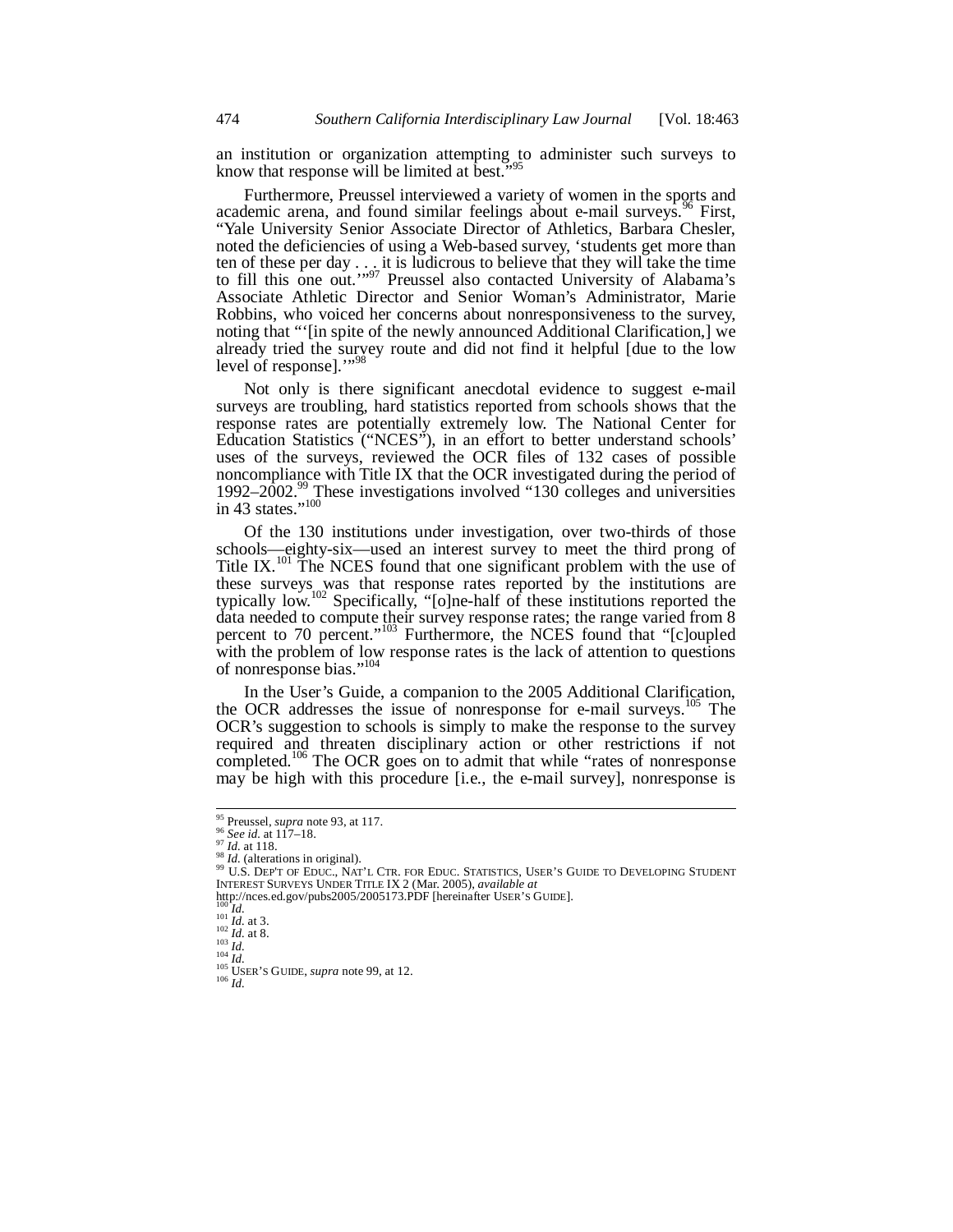interpretable as a lack of interest." $107$  Essentially, the OCR admits that while e-mail survey is at risk for high nonresponse rates, and while none of its tests "explicitly considered any kind of nonresponse bias analysis to determine whether those students who did not respond to the survey differed in interests and abilities from those who responded,"<sup>108</sup> it is still fair to treat nonresponse as a lack of interest.

The problems with this method are too great to be written off so easily by the OCR. Schools should not be allowed to circumvent federal law by employing a method that is known to result in high nonresponse rates. "[S]imply because an undergraduate woman decides not to take the time to fill out a survey, it may not mean that she is uninterested in athletic opportunities at her school."109 Moreover, the OCR, upon recognizing the inherent flaw in its testing method, has, instead of trying to remedy that flaw, equated it with lack of interest. Essentially, this method imputes onto its own inadequacy, the exact opposite of its desired result. The OCR recognizes that, because of a weakness in the method, students may inadvertently miss or intentionally ignore the survey, thereby imposing a de facto penalty of reducing the likelihood that women's athletic opportunities will increase. Compliance with a significant federal law should not be able to hang on a series of e-mails to students.

#### B. THE SURVEY PRESUMES ONLY WOMEN SHOULD BE ASKED IF THEY CARE ABOUT SPORTS

This new compliance option is not only practically ineffective, but denies the full benefits of Title IX. The value of sports for women is not only for the women involved. Indeed, women can empower themselves by participating in athletics. Equally as important as personal empowerment, however, is the way that women's access to, and participation in, athletics reshapes gender roles. When women participate in a sport, it can change the way everyone thinks about women, and the way everyone thinks about the sport.

Sports offer many benefits to female athletes. Women can "empower themselves by developing the confidence and self-esteem that they will need to succeed in school, the workplace, and the rest of their lives."<sup>110</sup> Physically and psychologically, sports can make women stronger and more resilient. First, "[s]ports help many women and girls gain more confidence in their everyday interactions."<sup>111</sup> Moreover, "[s]ports can increase girls' feeling of self-worth by providing them a forum in which to learn how to assert themselves and, in team sports, to do so when others are relying on them."<sup>112</sup> Further, "sports can increase the confidence of women and girls .<br>
. by helping them develop better relationships with their bodies."<sup>113</sup> By . . by helping them develop better relationships with their bodies."<sup>113</sup>

 $\frac{107}{108}$  *Id.* 

<sup>109</sup> **Preussel**, *supra* note 93, at 118.<br>
<sup>110</sup> Preussel, *supra* note 21, at 1637.<br>
<sup>111</sup> *Id.*<br>
<sup>112</sup> *Id.*<br>
<sup>112</sup> *Id.* at 1638.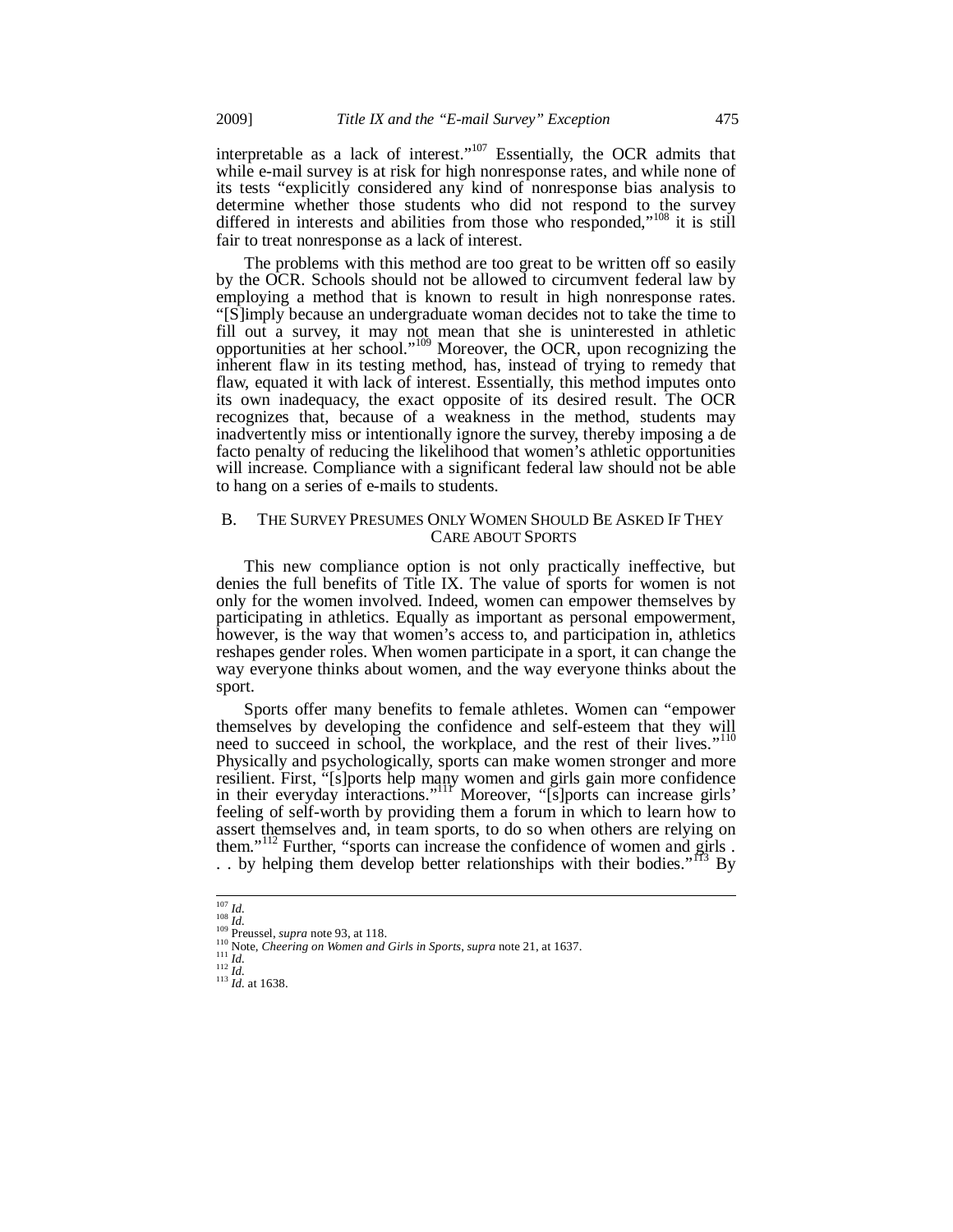playing sports, girls and women learn to view their body differently—as a powerful tool, instead of simply as a thing of beauty that needs protection and is only valuable if physically perfect.<sup>114</sup>

Beyond physical and psychological benefits, sports can offer women a way to change the world. "In addition to providing a source of individual survival strategies and empowerment, sports can also give women and girls the ability to transform existing social structures."<sup>115</sup>As women and girls join teams and participate in sports, they "can learn valuable teamwork skills."<sup>116</sup> As a result of these experiences, "[t]his cooperative aspect of playing team sports can help women and girls work better with others, both in the classroom and in professional institutions generally."<sup>117</sup>

Moreover, "if more girls play sports with boys at an early age, boys and girls will necessarily view each other differently from the way they currently do."<sup>118</sup> Cultural stereotypes can be broken down from the beginning with the new generation. "If girls always participate with the boys in youth soccer leagues and the like, men may come to see women's participation in professional institutions as a given."<sup>119</sup> Further, "[g]irls may also learn to view boys as less intimidating, which would provide them with the confidence and skills necessary to succeed within professional institutions in later life."<sup>120</sup> As a result, "this increased confidence will reinforce men's acceptance of women's participation."<sup>121</sup> Ultimately, "integrating sports at an early age has the potential to change the nature of gender hierarchy."

The benefits of altering men's perceptions of women and gender roles are intuitive as to women. However, by authorizing the surveying of women alone, the OCR has ignored the possibility these changes are desirable for men as well. Moreover, in doing so, it has undercut the spirit of Title IX in a way that undermines its importance. By surveying only women as to their interest, a university seems to imply that athletic participation and the equality of opportunity has benefits only realized by women. As outlined above, women athletes have the potential to alter the fundamental way both men and women view their gender roles. To be truly faithful to the egalitarian spirit of Title IX, it should be recognized that this restructuring of gender ideology necessarily benefits both sexes. Moreover, the effect would perpetuate themselves; as men see more women athletes and their perceptions of women's roles and abilities shift, their interest in seeing increased female involvement in sports should increase concomitantly. By failing to ever account for male interest, the OCR precludes ever measuring this positive effect.

 $114$  See id.

<sup>&</sup>lt;sup>115</sup> *Id.*<br>
<sup>116</sup> Mote, *Cheering on Women and Girls in Sports, supra* note 21, at 1638.<br>
<sup>117</sup> *Id.*<br>
<sup>117</sup> *Id.*<br>
<sup>119</sup> *Id.*<br>
<sup>121</sup> *Id.*<br>
<sup>121</sup> *Id.*<br>
<sup>121</sup> *Id.*<br>
<sup>121</sup> *Id.*<br>
<sup>121</sup> *Id.*<br>
<sup>121</sup> *Id.*<br>
<sup>121</sup> *Id.*<br>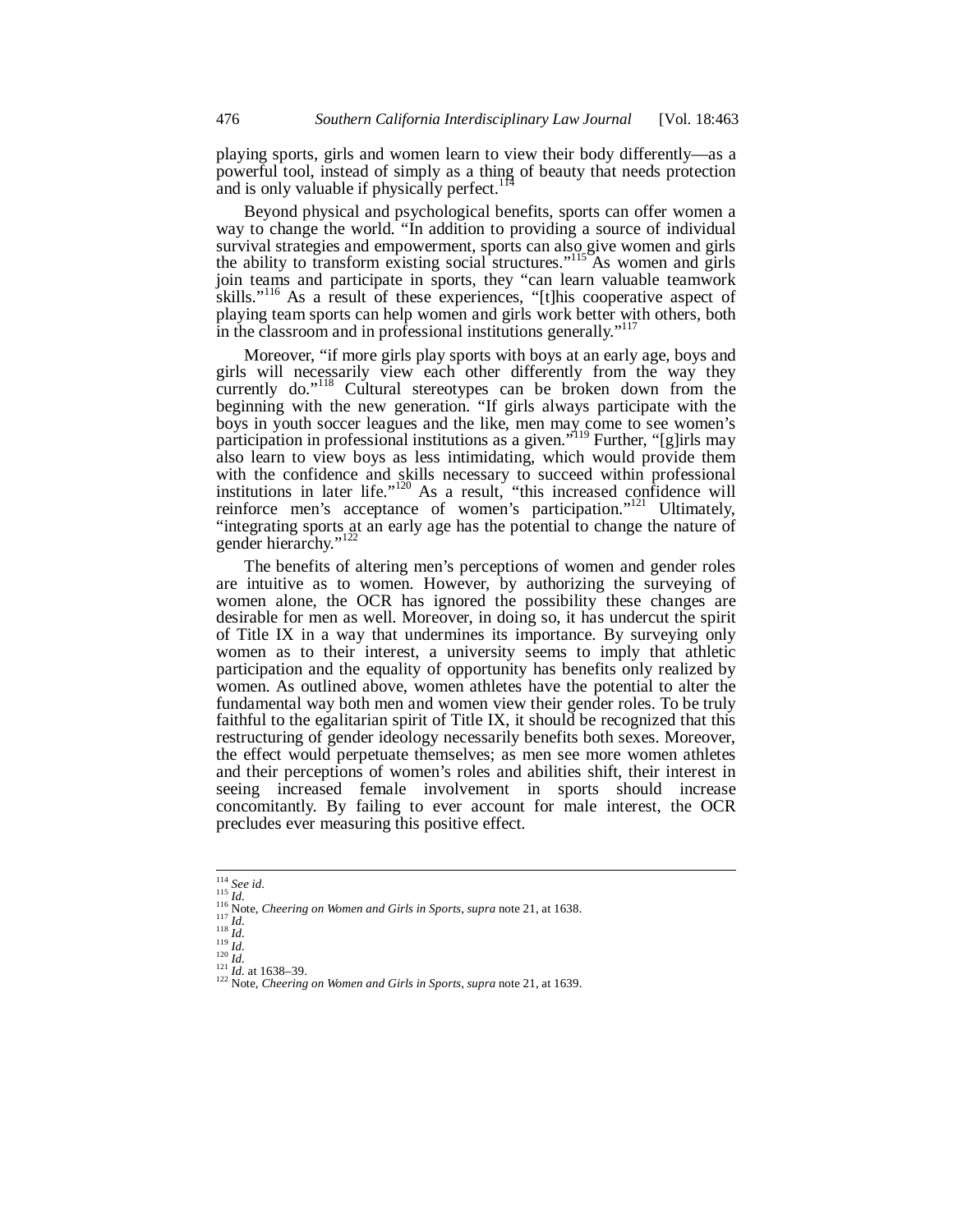## C. THE SURVEY EXCEPTION IGNORES THE PRINCIPLE OF TITLE IX

One of the main purposes of Title IX is to eradicate sex discrimination in athletics. In 1972, the federal government responded to a series of reports that documented pervasive discrimination against women in sports. The government took steps, like passing Title IX, to require schools that receive federal funding to fix the problems. The burden was on the school to change their policies and create equal opportunities for women. Not only did the schools have to change, they had the burden of showing that they were fully meeting the interests and abilities of their female students when they provided less than their fair share of sports opportunities.<sup>123</sup>

But now, the new e-mail survey exception "shifts the burden to female students to show that they are entitled to equal opportunity."<sup>124</sup> Women must now "prove that their schools are not satisfying their interests and that they are entitled to more opportunities."<sup>125</sup> "Schools are presumed to comply with the law if the survey does not show enough interest or response, unless female students can provide 'direct and very persuasive evidence' to the contrary."<sup>126</sup>

This burden shift is a dangerous turn of events because the original purpose of Title IX was to require formal equality. The athletic structures were (and arguably still are) set up to benefit men and leave women out. Title IX was enacted to force structural equality, and this interest survey provides a significant change. It may act as a loophole to the requirements that women be given the same opportunities as men. Instead of forcing change to the disproportionate and discriminatory structure outright, the burden is now on the women to demand such change based on interest. Where Title IX was developed to forbid the exclusion of women, now women must compel the school for their inclusion. This change to the underlying structure of Title IX is a complete contradiction of the original purpose and principle of the legislation. Requiring women to prove that they are worthy of equality is one of the most troubling aspects of this new regulation.

## D. THE SURVEY IS PREDICATED ON SEX DIFFERENCE IN APPLICATION OF FEDERAL LAW

Structurally, Title IX demands formal equality for women in the athletic and educational system. Not only is the e-mail survey, which is based solely on interest, a serious and significant departure from the historical application of Title IX as discussed above, it also suggests that men and women are different and therefore not entitled to the same opportunities. Men's interest in sports is assumed, but women must demonstrate their interest—and so, impliedly, must demonstrate their equality—in order to receive equal treatment. Women are assumed to be different, less interested in sports. This shifting of the burden represents a

<sup>&</sup>lt;sup>123</sup> Title IX "Clarification," *supra* note 29, at 3.<br><sup>124</sup> *Id. Id.* 125 *Id.* 126 *Id.* at 2.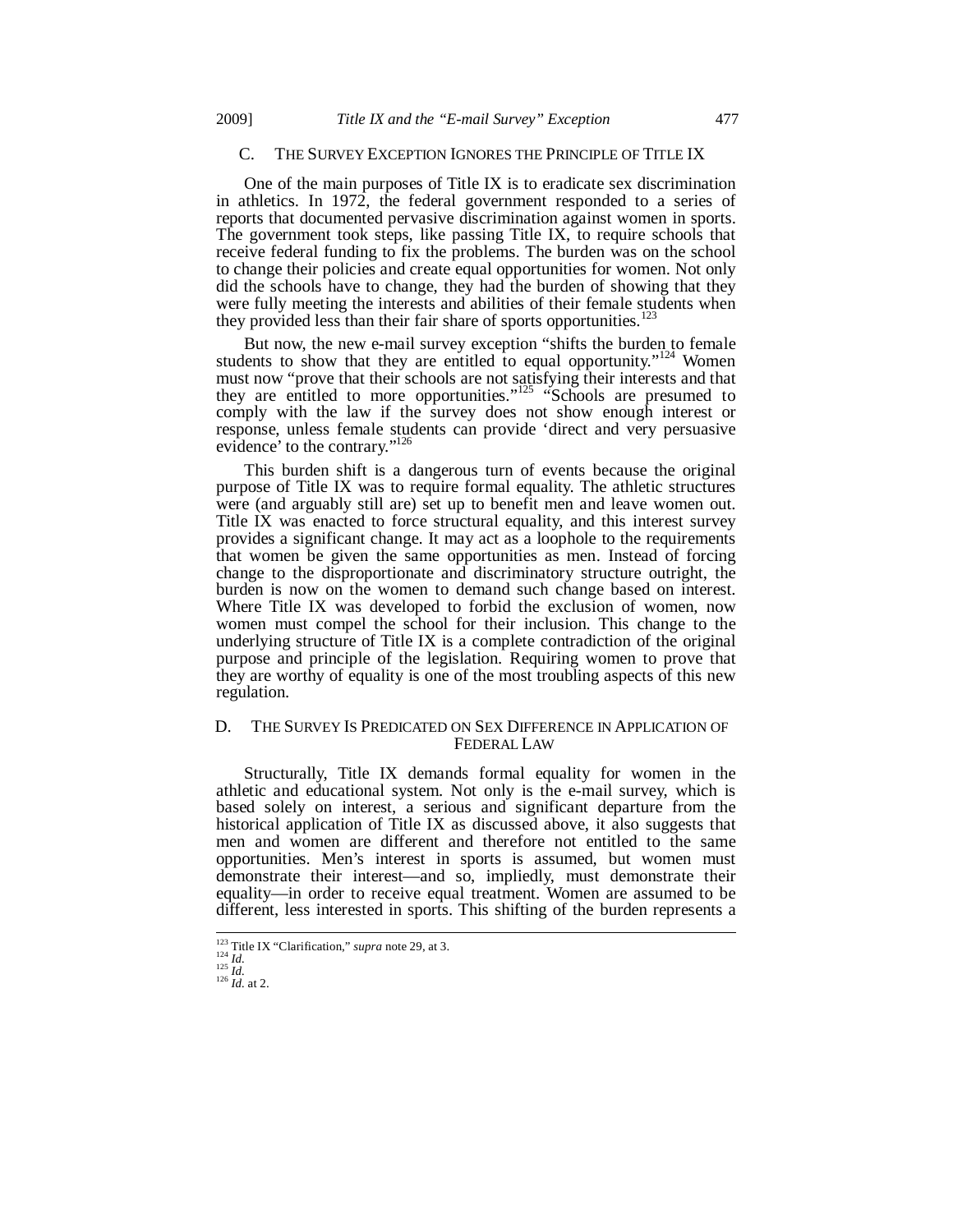codification of alleged "sex differences." The recent clarifications make women prove that there are no differences in order to obtain equal access and opportunities.

One explanation of this perverse notion of inherent sex differences in sports is that formal equality is required only when the two groups are similarly situated, and men and women inherently do not have similar interests in sports.<sup>127</sup> However, the proponents would need to consider "whether men's and women's relative athletic preference is a natural, and thus permissible, basis for disparate treatment, or whether that gender difference is constructed by social structures."<sup>128</sup> As explained below, it is inappropriate to rely on the premise that any difference in interest among the genders is inherent, as any such observable difference is likely to actually be the result of social structures. Consequently, this justification of the burden shifting paradigm created by the e-mail survey method is flawed in its theory.

Alternatively, and independent of that analysis, this burden shifting undercuts the spirit and intent of Title IX, in its result. Though it seems facially apparent, it bears repeating that the intent of the legislation is to cultivate equality between the sexes. The survey method has a result, as explained above, of presuming inequality. This result creates a burden that was not intended by the original legislation, and it places that burden squarely on women. Moreover, it is not in keeping with the spirit of any legislation designed to promote equality to advance a system that presumes inequality. The mere existence of the legislation and the changes that it intends should naturally promote a perception of equality in the minds of the public. Permitting Title IX and the e-mail survey exception to rely on alleged sex differences in interest as the basis for continued inequality removes even the potential for that secondary benefit.

## E. "INTEREST" IS TOO COMPLEX AND PROBLEMATIC TO DETERMINE FROM A SURVEY

At the center of the e-mail survey is an effort by the school to ascertain interest. But, by attempting to assess current interest in sports teams and desired athletic opportunities for women, the school sets itself up for failure on a number of fronts. First, this method overlooks the value in having athletic opportunities for future students. Furthermore, and perhaps more problematic, actual interest may be too complex of a metric to measure. The concept of interest, as measured in the e-mail survey, is predicated on incorrect assumptions about the ways in which interest is generated. For example, women may decide to join teams in which they had no prior interest if that team became available.

Social scientists have agreed that it is a "complex problem" to establish how interested women are in athletics.<sup>129</sup> For one, "[s]ocial structures,

<sup>127</sup> *See* Erin E. Buzuvis, *Survey Says . . . A Critical Analysis of the New Title IX Policy and a Proposal for Reform*, 91 IOWA L. REV. 821, 847 (2006). 128 *Id.* <sup>129</sup> *Id.* at 825.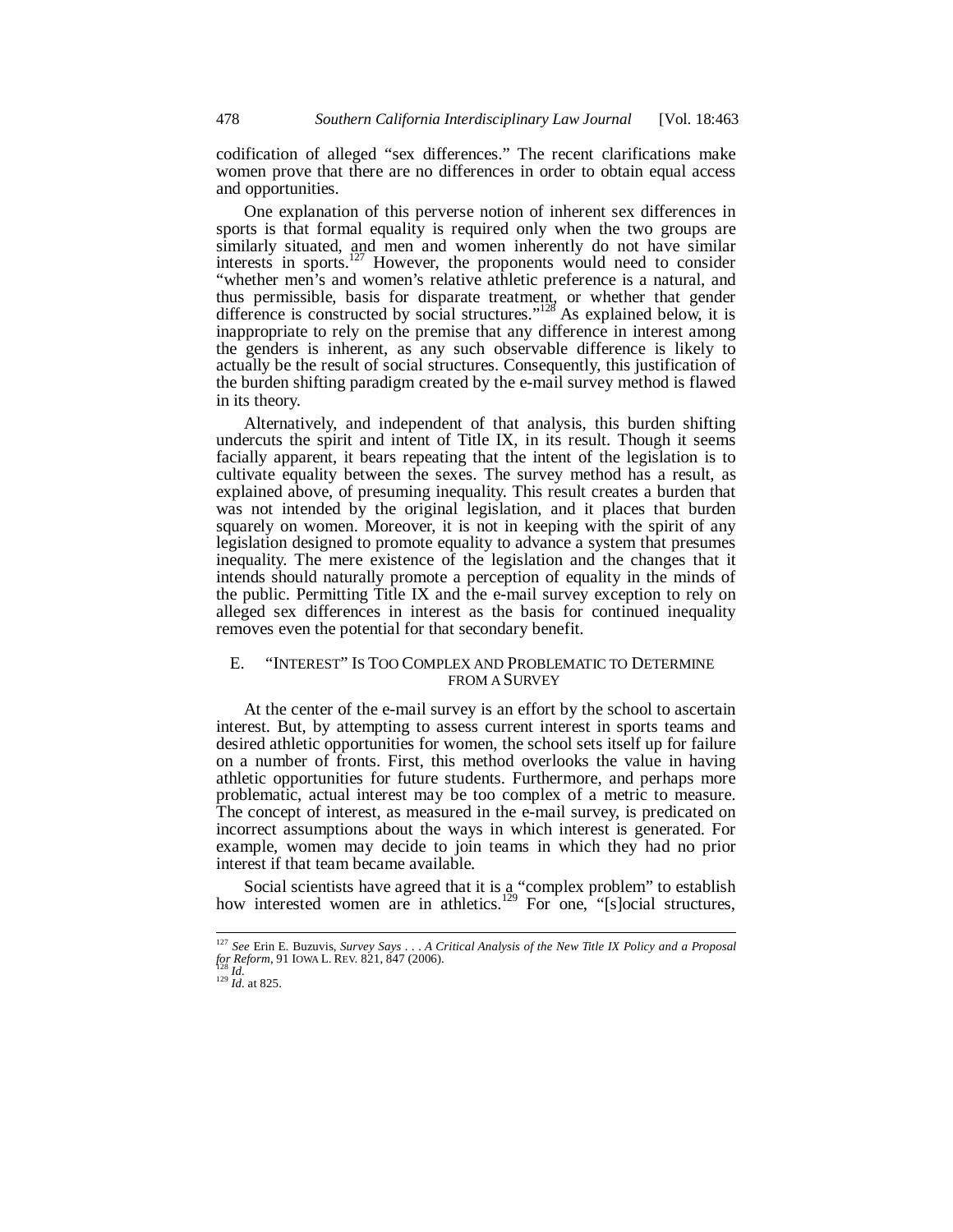including signals from universities that devalue women's sports as compared to men's, have influenced women's interests in athletics and are responsible, to some degree, for lack of athletic interest among women."<sup>130</sup> These signals may be based in historic precedent, but they are still coming through all too strong. And "[a]s long as these social structures continue to relate to athletics in a gender-specific manner, it is impossible to isolate the extent to which women's interest in athletics is socially constructed."<sup>131</sup> Therefore, it is ineffective to try to determine interest within this structure of historical discrimination.<sup>132</sup>

Moreover, "[s]ocial scientists, advocates, and the courts have recognized that opportunity, combined with other social forces, generates interest."<sup>133</sup> Courts have repeatedly concluded that "'[i]nterest and ability rarely develop in a vacuum; they evolve as a function of opportunity and experience.'"<sup>134</sup> Since interest is generated in such a complicated and intricate way, the results of the survey "are likely to merely reflect and reinforce the status quo in which women's athletic opportunities are disproportionately lower than men's."<sup>135</sup>

Critics of the regulation anticipate that the results of the surveys will "simply serve as an echo chamber, 'institutionaliz[ing] the very discrimination that is and has been the basis for women's lack of opportunity to participate in sports."<sup>136</sup> Universities offer fewer female athletic opportunities as a result of continued stereotypes about women's lack of interest and lack of abilities in sports.<sup>137</sup> But, because fewer opportunities are available, the stereotype is reinforced because fewer women actually play.<sup>138</sup> As a result, the true scope and possible measurement "of women's interests and abilities in athletics is obscured by the component of espoused interest that is socially constructed by stereotypes of women's interests."<sup>139</sup> "As such, interest can neither be measured nor fairly employed as a benchmark for compliance."<sup>140</sup>

Typically, surveys will only reveal that opportunities in sports have been, in the past, limited.<sup>141</sup> "So even if surveys reveal a lack of interest by women in particular sports, that is most likely because they have not had the chance to play those sports."<sup>142</sup> One way that interest is generated is from access to the game. When the survey reveals a lack of interest from lack of opportunities in the past, "[t]o limit their future opportunities based on such surveys would be doubly unfair."<sup>143</sup> The NWLC advocates a more

<sup>&</sup>lt;sup>130</sup> *Id.*<br><sup>131</sup> *Id.*<br><sup>132</sup> *See id.*<br><sup>134</sup> Buzuvis, *supra* note 127, at 841.<br><sup>134</sup> Title IX "Clarification," *supra* note 29, at 3 (quoting *Cohen v. Brown Univ.*, 101 F.3d 155, 179 (1st 134 Title IX "Clarification," *supra* note 29, at 3 (quoting *Cohen v. Brown Univ.*, 101 F.3d 155, 179 (1st Cir. 1996)).<br>
<sup>135</sup> Buzuvis, *supra* note 127, at 841.

<sup>&</sup>lt;sup>136</sup> *Id.* at 846 (alteration in original).<br>
<sup>137</sup> *Id.*<br>
<sup>138</sup> *Id.*<br>
<sup>138</sup> *Id.*<br>
<sup>140</sup> *Id.*<br>
<sup>141</sup> Title IX "Clarification," supra note 29, at 3.<br>
<sup>142</sup> Title IX "Clarification," *supra* note 29, at 3.<br>
<sup>142</sup> *Id.*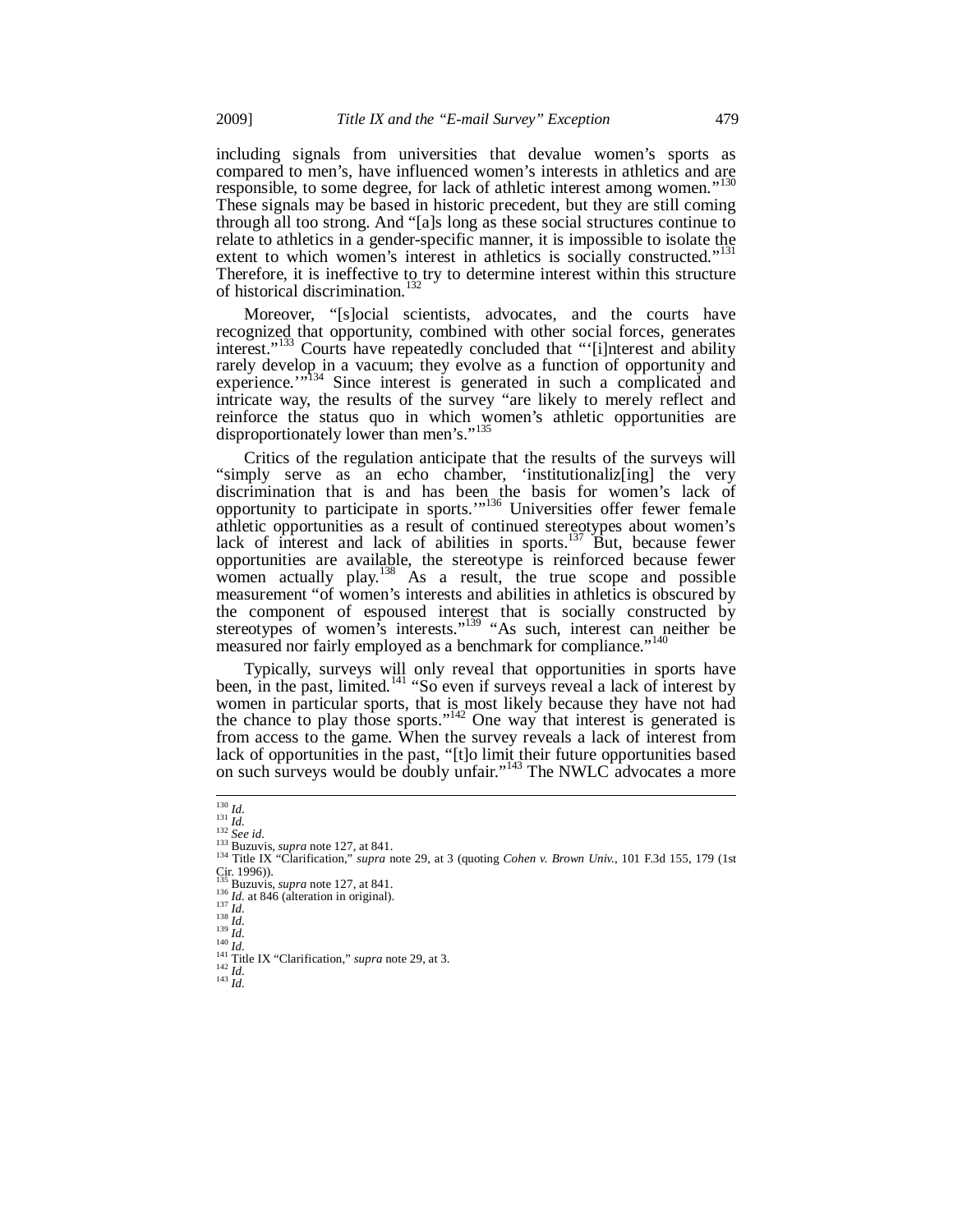inclusive and expansive concept for women's athletics: "schools should follow the motto of the movie *Field of Dreams*: 'If you build it, they will come."<sup>144</sup>

Another criticism charged by the opponents of the e-mail survey, is that because public comment or scrutiny was not invited before the release of the 2005 Additional Clarification by the OCR, it is difficult to estimate whether any of these problems were considered throughout the development and adoption of the e-mail survey.<sup>145</sup>

Ultimately, the e-mail survey exception also "ignores the reality of how teams are created."146 Typically, teams are created by schools through an effort of recruiting athletes or encouraging students with an interest to visit the campus and ultimately attend; as a result, students who have an interest in a particular sport not offered by the school are unlikely to attend that school.<sup>147</sup> "But the new Clarification ignores this reality by allowing schools to claim that they are providing enough opportunities for women based only on a survey of current students' interests.'

### V. SOLUTIONS

The e-mail survey exception as set forth in the 2005 Additional Clarification is merely one method of addressing Title IX compliance, albeit a flawed approach. I offer another creative solution to the problem. Instead of relying on impractical e-mail surveys that are intended to measure a troublesome "interest," there may be better ways to help women realize the full extent of possibilities available under Title IX.

Perhaps a more accurate way to measure interest among female students, and a more practical way to ensure that opportunities are available on an equitable basis, is simply to make funding available on a provisional basis. I propose that universities make funding for women's and men's athletic programs available to any quorum of students that submits a request to the school and is able to show that enough interested students can be provided to field a team. By making the system for men's and women's teams the same, the school would not be unfairly placing a burden on one group. Rather, the school would be required to respond to the demands of all of its students. This could be one example of a different approach to Title IX compliance. It is important to note, however, that having a proportionate number of teams for men and women is still arguably the most effective system to reach gender equality in sports opportunities. But, if that is not feasible for some reason, this could be another way to achieve compliance and equality.

In this solution, for example, if a university does not currently have a women's soccer team, but a group of students (perhaps a few less than the number of players needed for that team) expresses an interest in creating

 $^{144}$   $\mathit{Id.}$ 

<sup>&</sup>lt;sup>145</sup> Buzuvis, *supra* note 127, at 841.<br><sup>146</sup> Title IX "Clarification," *supra* note 29, at 3.<br><sup>147</sup> *Id.* <sup>148</sup> *Id.*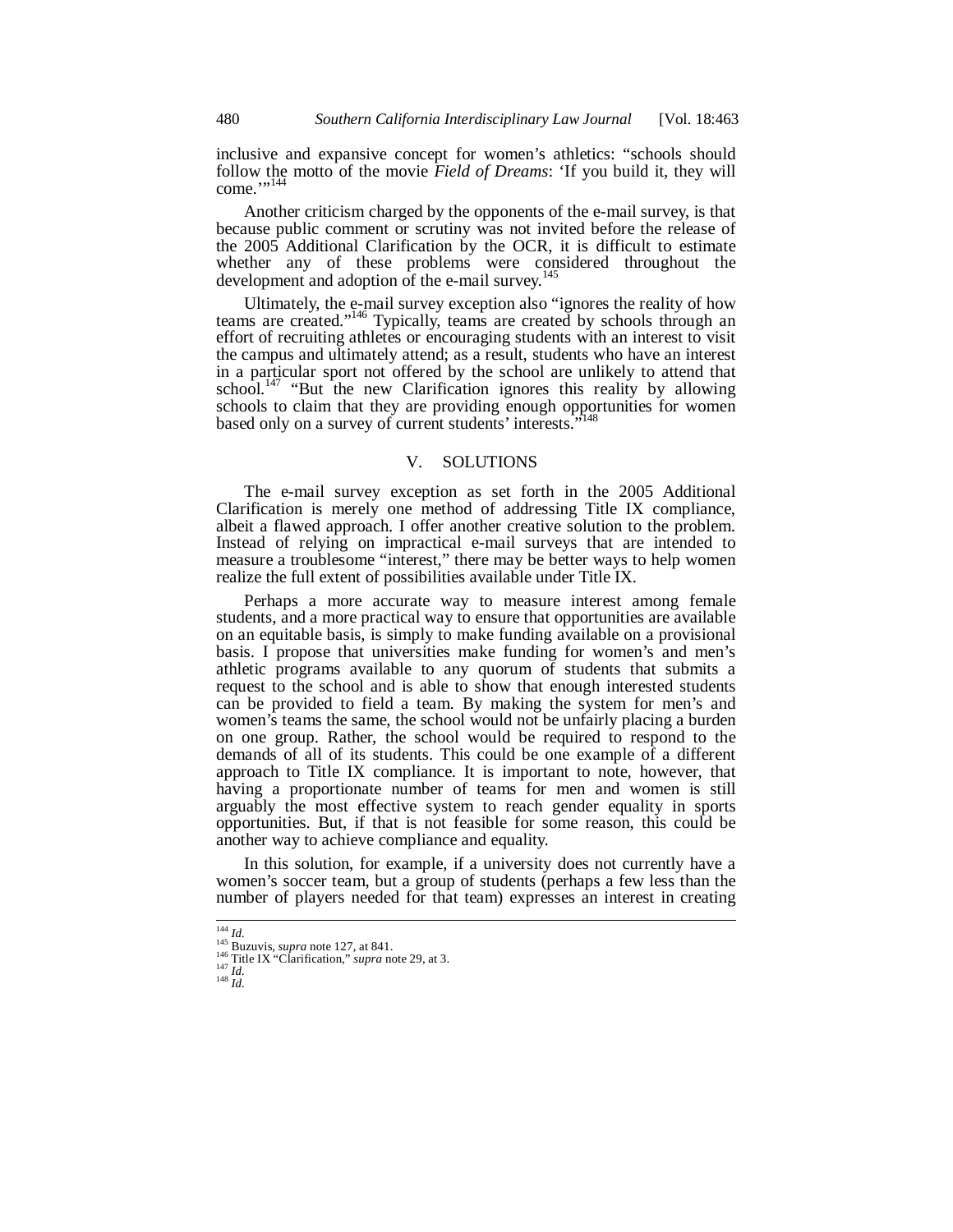one, the school is obligated to fund the program for an experimental period—I would propose perhaps four seasons. This would be an immediate response to interest, instead of waiting for the school to organize its resources to accommodate interest, as is provided under the Title IX guidelines now. As interest in a fledgling program grows, the school would be required to increase funding proportionally. If interest in the program was not sustained, the school could discontinue the program, provided that ample opportunity had been presented to allow it to take root. The program would then be available to be restarted at the next announcement of interest from students or teachers interested in coaching and seeking players.

Under such a system, the interest is readily apparent, and the school is given the leeway to provide only the funding necessary to support the demonstrated interest. The school might, in fact, save resources and work hours by avoiding analysis of a survey or strategizing more complex ways to gain interest. Under this system, there is no problem of nonresponse bias, or problems with the failure of students to respond. Moreover, this solution allows other women the opportunity to see a program in action and presents a means of cultivating interest in the student body as a whole. Additionally, this system presents opportunities to gauge interest among the entire student body population and the community at large. Finally, by placing the onus on students to initially organize their own programs, such a system furthers other pro-social benefits of athletic culture. Female athletes, indeed all student athletes, would be immediately placed in leadership positions and would be actively working in their communities as organizers. This visibility of female leadership and a more actively engaged student body as a whole is truly within the spirit of the Title IX legislation.

While this system would appear to place the burden on women to demand change, which was one criticism of the e-mail survey provision, it would also require prompt action from the school in response. Whereas the e-mail survey would elicit student's interest, the school would then simply have to work towards meeting that interest. Nothing was required of the schools immediately. Here, the school would be required to help make the team a reality quickly.

Along with this system, there would need to be educational outreach to schools and students so that information about this system would be made widely known and available. If students do not know of this system for reforms, then it is effectively obsolete. Efficient communication is key; spreading the message to current and future students, as well as faculty and administrators, would be essential to the system's success. This system would be good for schools that do not have teams in which prospective students may be interested. It would prevent schools from being foreclosed as an option because the desired team could be started quickly. Ultimately, students would have the capability of effecting change. Furthermore, outreach efforts, familiarization with the facilities available, and role modeling would help generate awareness of opportunities. This would help students move beyond their existing attitudes that have been shaped by social forces, and lead to more active participation on their part.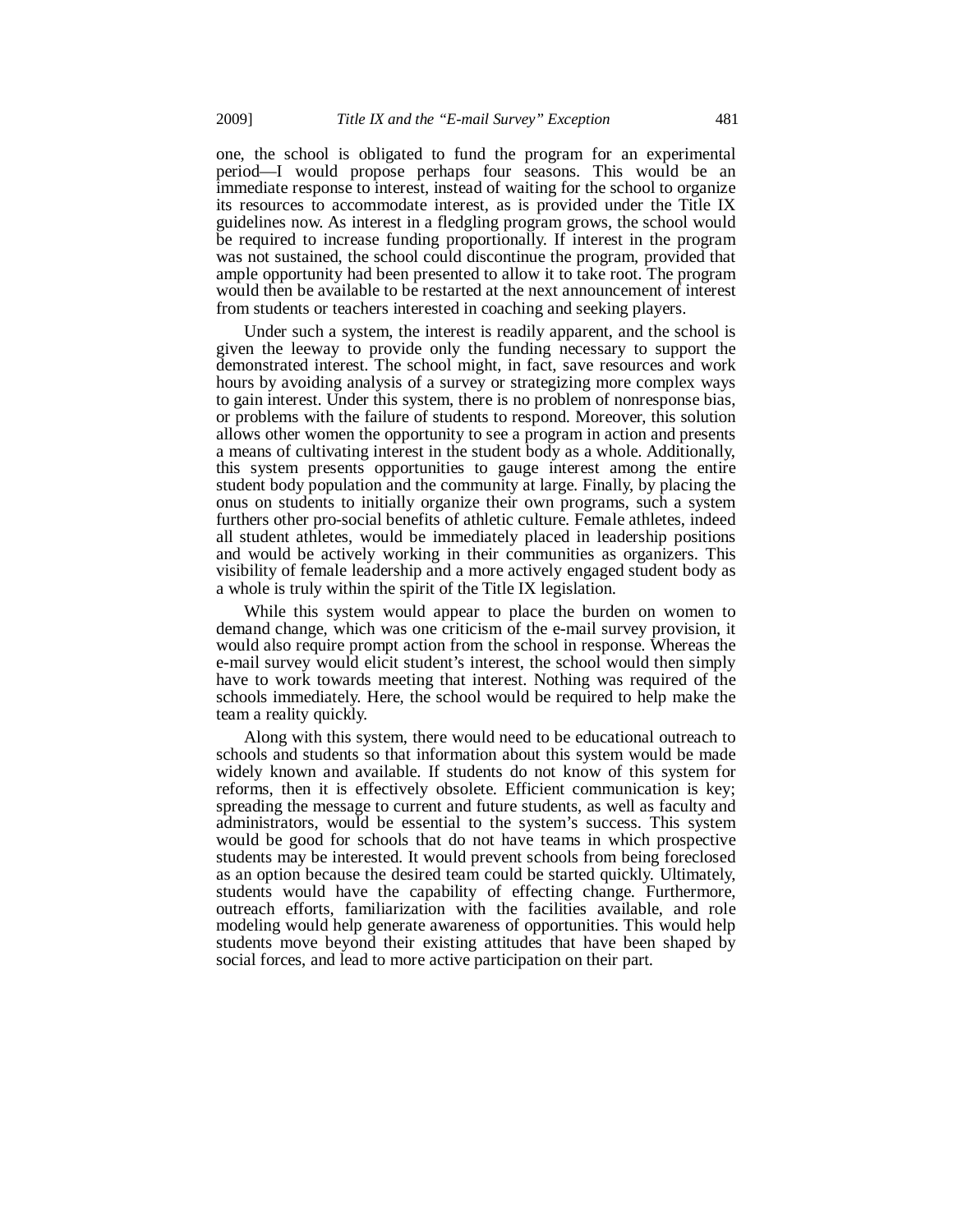While this is one possible solution, it is not the only one. This solution is presented to illustrate that there are countless ways to make the purpose of Title IX a reality for women. Had the OCR provided advance notice of its intention to clarify the guidelines, perhaps the e-mail survey would not have been the only suggestion, or changes to the clarification could have been made to avoid the resulting furor.

### VI. CONCLUSION

Title IX has unquestionably gone a long way to improve conditions for women. Women have increased access to sports and educational opportunities. As a result, the cultural winds have shifted, and girls' participation in sports at a young age is more expected and encouraged than ever. But, progress is incomplete. Attacks on women's access continue in a variety of guises. One not so veiled guise is the "e-mail survey" exception, which seeks to halt the progress of Title IX. This "clarification" lets schools off the hook and undermines the purpose of the legislation. Women have come too far to let a misguided attempt like this derail access to sports. Vigilance must be maintained. Women deserve access and opportunities in sports just as much as men do.

It is interesting to ponder how such an e-mail survey concept would have played out in the area of school desegregation. Could Jim Crow school districts have satisfied their equal protection obligations by surveying black students and then showing that the district is meeting the level of interest that survey returns show in attending a majority-white school? Such an example sounds ridiculous, because the concept of desegregation goes beyond "interest" to equality for all. The same can and should be said for women—interest should not be the deciding factor in changing existing discriminatory structures. Equality means equal, not simply enough so that no one will complain too loudly.

To be fair, one significant, and persistent, criticism of Title IX is that men's teams suffer disproportionately as the law is enforced. I will not deny that certain men's teams, particularly men's wrestling and men's swimming, are often among the first to be eliminated if the school chooses that route to compliance.<sup>149</sup> But instead of allowing backlash to fall upon Title IX, schools should seek ways to comply with Title IX without eliminating teams, such as trimming costs from more expensive sports or being more resourceful with athletic finances. Many schools have shown that it is possible to focus on the expansion of sports opportunities for all, instead of eliminating teams to be deemed Title IX compliant.

Ultimately, it is important to remember that everyone should have plenty of opportunities and flourish in sports, both men and women. Ideally, there would be an abundance of opportunities for everyone. But, if limitations must be placed on one group, women should not suffer unjustly. Men have had the benefit of funding and opportunities for decades, and

<sup>149</sup> *See* Preussel, *supra* note 93, at 100–01.